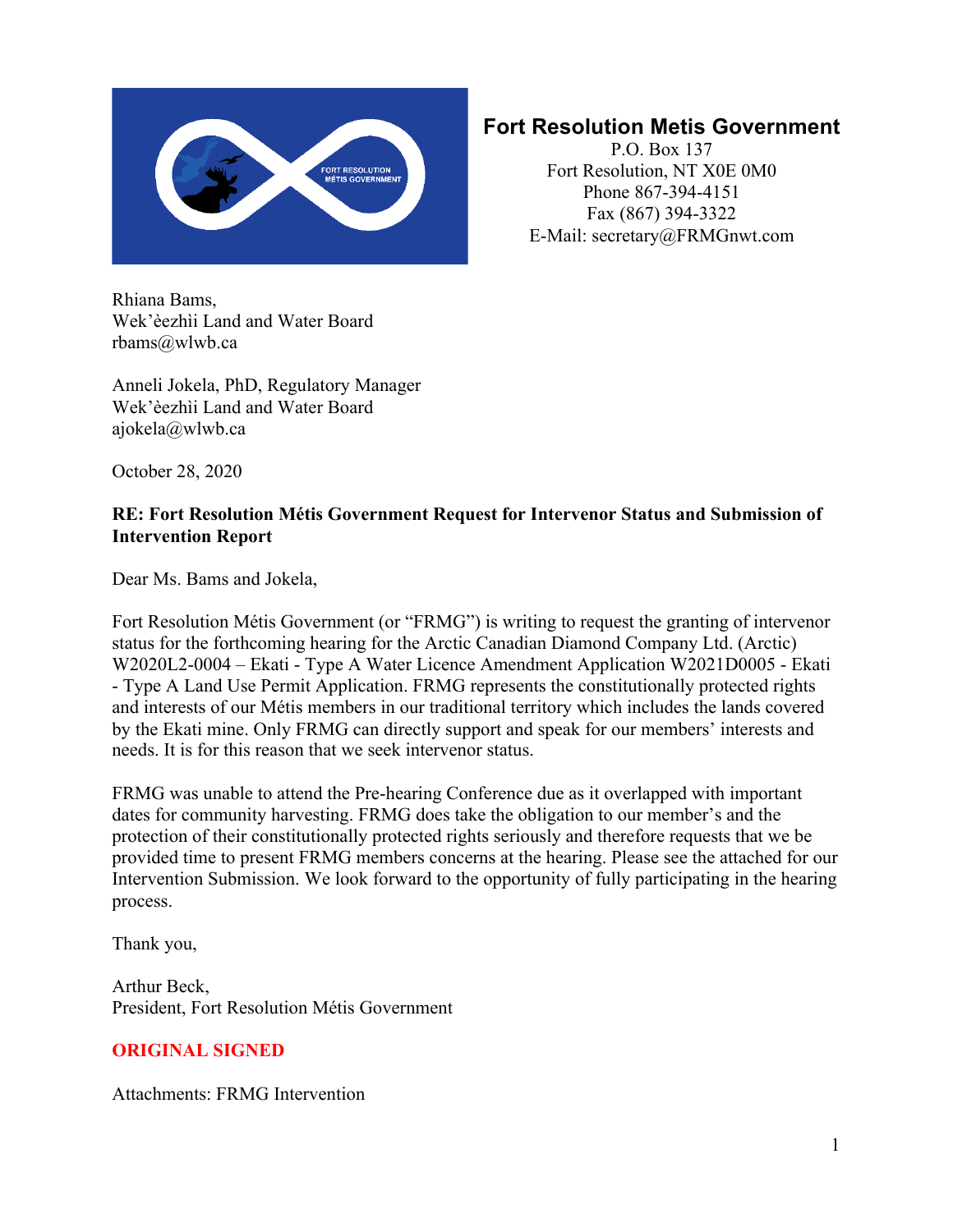

### **Fort Resolution Métis Government**

### **INTERVENTION REPORT**

ARCTIC CANADIAN DIAMOND COMPANY W2020L2- 0004 – Ekati - Type A Water Licence Amendment Application W2021D0005 - Ekati - Type A Land Use Permit Application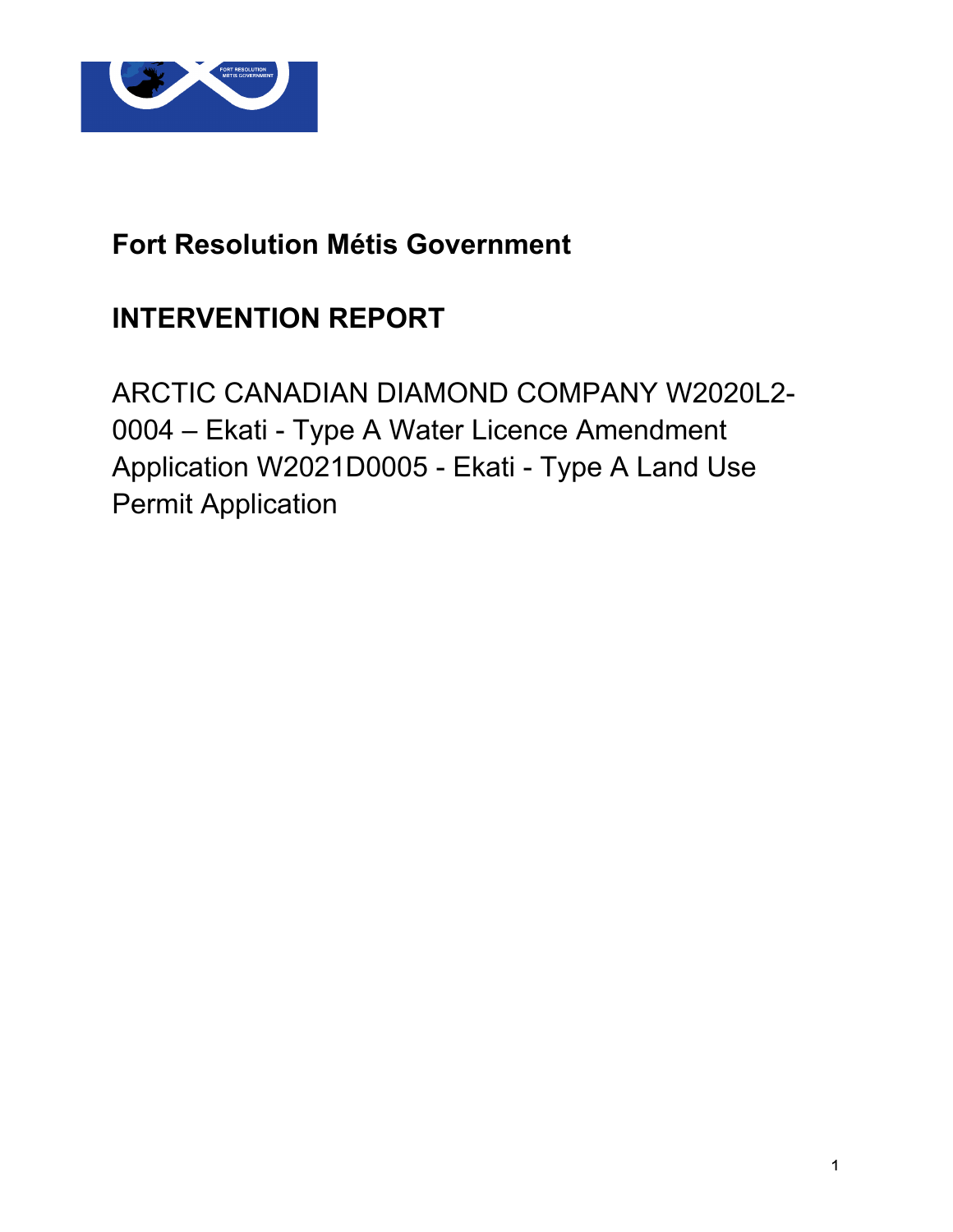

### **Table of Contents**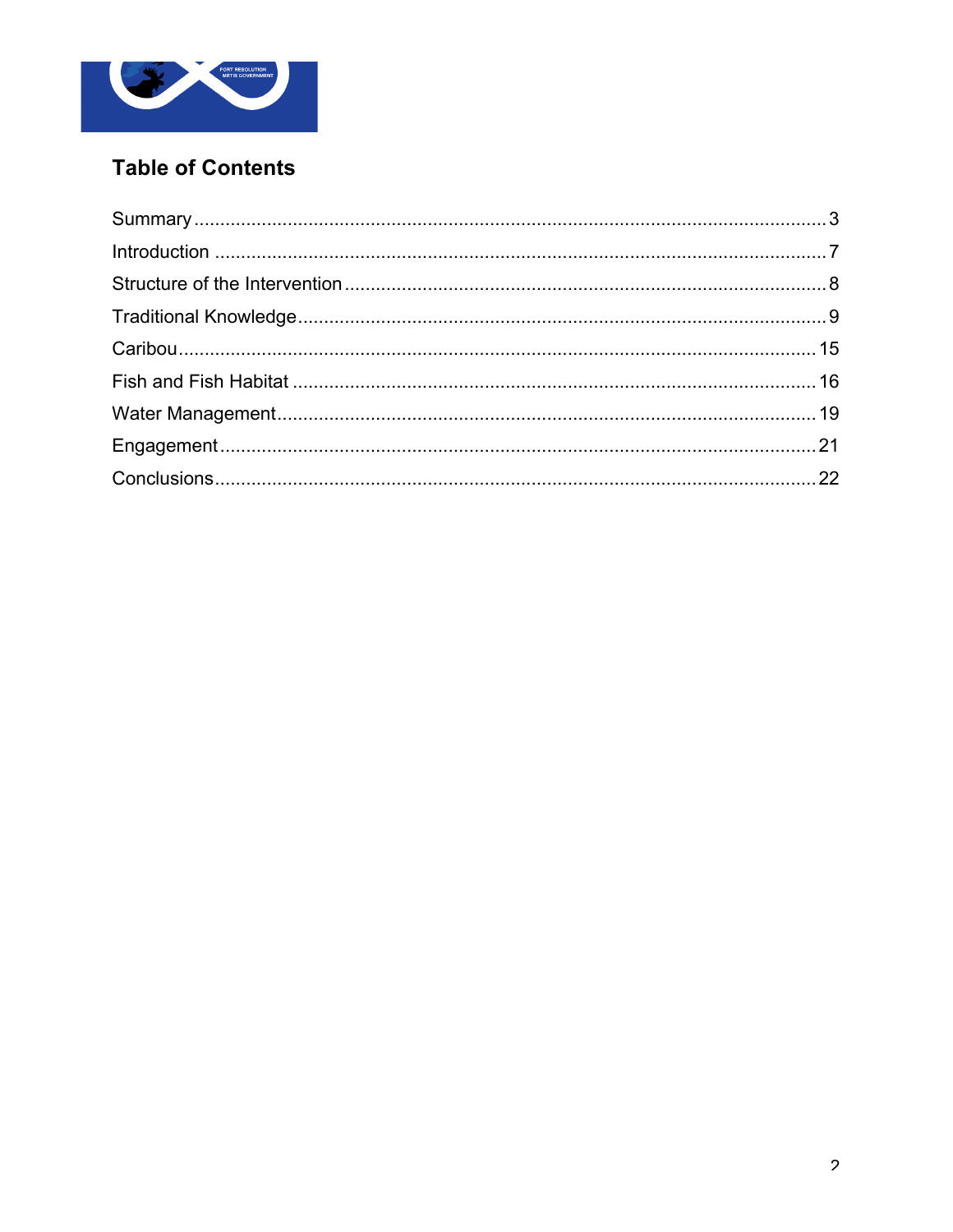

## Summary

Fort Resolution Métis Government (FRMG) represents the rights and interests of our Métis members in our traditional territory. We have a responsibility to ensure that resource extraction projects, including mining do not infringe on the traditional way of life of both present and future members of our community. FRMG members are made up of Métis peoples, as recognized by Section 35 of the Canadian 1982 Constitution, who practice their rights and interests, as did our ancestors, in all parts of our traditional territory including the Ekati Mine Site.

FRMG considers the area under review for the Land use Permits (W2021X0004 and W2021D0005) and amendment to Water Licence (W2012L2-0001) to be within our lands of inherent stewardship and responsibility, as passed down from our ancestors. Further, the Point Lake area is a highly valued area, which FRMG membership continues to use and which is critical to present and future exercise of our rights and interests. FRMG is a recognized Métis government, our FRMG members have unceded rights and privileges that are protected under Section 35 of the Canadian Constitution. On these bases, **FRMG is seeking status as an intervenor in these hearing proceedings.**

The Point Lake area is important to FRMG members and integral to the practice of members' rights. **FRMG is concerned that the Point Lake Project will impose significant impacts on our members' way of life; therefore, we request that the Point Lake Project undergo a full environmental assessment.**

In this intervention submission FRMG has identified the following recommendations:

**FRMG Recommendation #1: FRMG recommends that Arctic complete the review and on-site assessment of planned activities by recognized traditional- and cultural knowledge holders of affected Indigenous groups, including FRMG, prior to the finalization of the design plans and start of construction activities. As part of this Arctic to commit to supporting the completion of an updated FRMG Traditional Knowledge Study either directly or through existing funding programs.**

**FRMG Recommendation #2: FRMG recommends that Arctic commit to using and incorporating any Traditional Knowledge provided by FRMG or other Indigenous groups in the assessment of its plans in an appropriate context and in keeping with the intent and terms of its Traditional Knowledge Management Framework**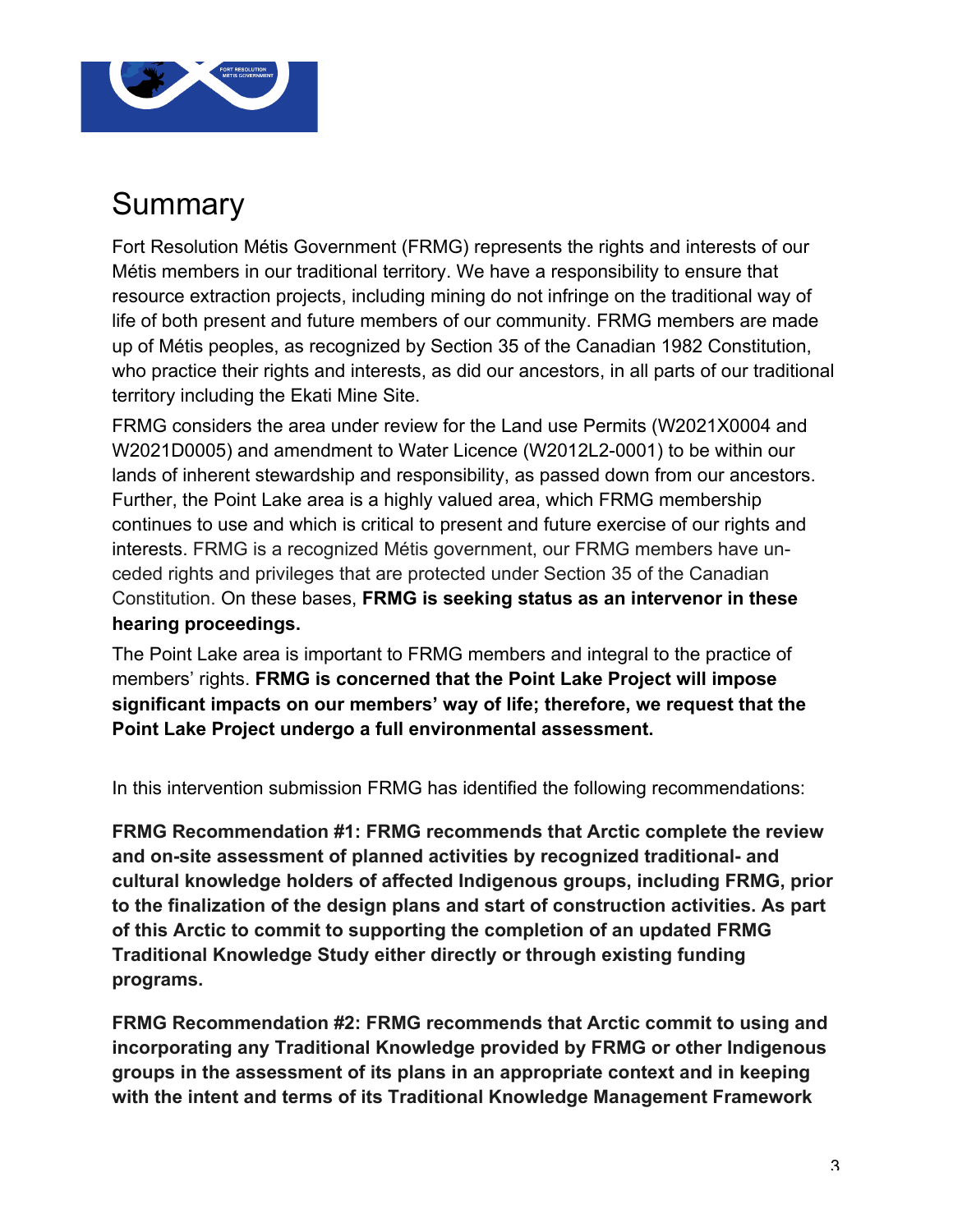

**and any established Traditional Knowledge Protocols of participating Indigenous Groups.**

**FRMG Recommendation #3: FRMG recommends the Jay REA measures designed to mitigate impacts associated with cumulative effects be made part of the conditions for any approved permits in the project area, including those associated with the project under review.**

**FRMG Recommendation #4: FRMG recommends the Jay REA measures designed to mitigate impacts associated with cumulative effects to cultural well-being be made part of the conditions for any approved permits in the project area, including those associated with the project under review.**

**Alternatively, Arctic and the GNWT must demonstrate that baseline conditions to these valued components have improved since the Jay REA was released prior to any project-related activities occurring.**

**FRMG Recommendation #5: FRMG recommends the Jay REA measures designed to mitigate impacts associated with cumulative effects to community and cultural well-being be made part of the conditions for any approved permits in the project area, including those associated with the project under review.**

**FRMG Recommendation #6: FRMG recommends Arctic's commitment to carry forward the Jay Measures it has identified to the MVEIRB in its IR-response become a part of the conditions for any approved permits associated with any approved permits associated with the project under review.**

**FRMG Recommendation #7: FRMG recommends that the GNWT commits to carry forward the Jay REA measures designed to mitigate impacts associated with cumulative effects to community well-being, including the reporting of those efforts and commit to working with FRMG to improve FRMG engagement and participation in the implementation of Jay REA measures.**

**FRMG Recommendation #8: FRMG recommends that Arctic commits to the conditions of the adaptive management measure Jay 13-1 when undertaking adaptive management actions of mitigation measures or of identified impacts associated with caribou, cultural or community well-being.**

**FRMG Recommendation #9: FRMG recommends that an adaptively modified version of the WEMP based on further public review be developed for Point Lake operations as a condition of the project to proceed.**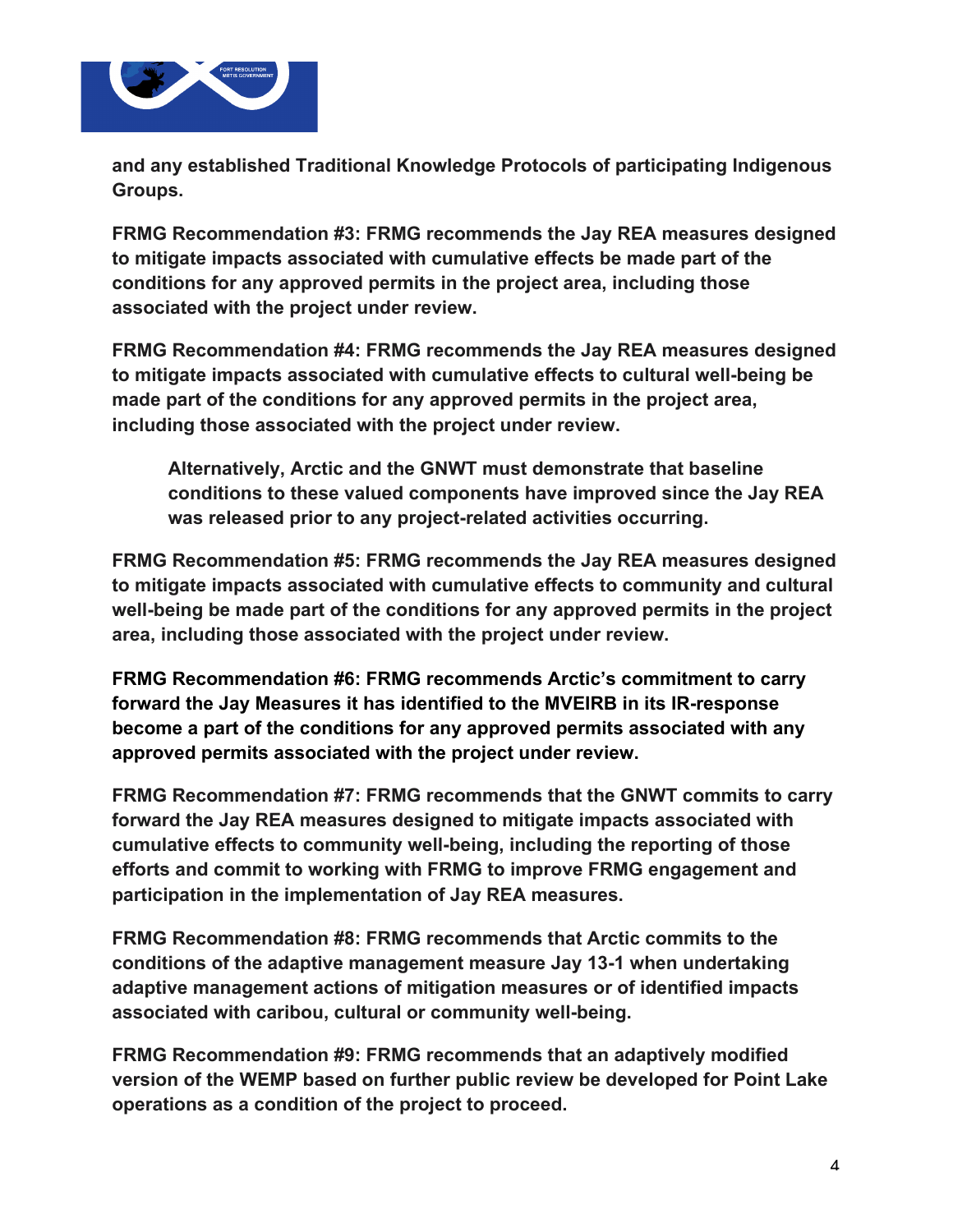

**FRMG Recommendation #10: FRMG recommends that Arctic complete a fully informed assessment of the potential downstream effects to Conner Lake, Alexia Lake, and their outflows associated with the dewatering and rewatering Point Lake, including anticipated hydrological changes and potential impacts to fish and fish habitat. FRMG should have an opportunity to review and comment on this assessment, including the adequacy of baseline data collection, measures of "success", and the development of appropriate thresholds.** 

**FRMG Recommendation #11: FRMG recommends that Arctic be required to collaborate with Indigenous governments to develop the Fisheries Offsetting Plan to ensure that habitat offsets are adequate in terms of kind, proximity, condition, and quantity from the perspective of Indigenous people. Arctic should also be required to collaborate with Indigenous governments in the development and implementation of the Fish-Out Plan.** 

**FRMG Recommendation #12: FRMG recommends that the Aquatic Effects Monitoring Program be amended to include effects to the Point Lake watershed downstream of Point Lake. Monitoring should include water quantity and quality as well as effects to fish populations in Conner Lake, Alexia Lake, and their outflows.**

**FRMG Recommendation #13: FRMG recommends that the Aquatic Effects Monitoring Program for Point Lake be amended to include thresholds and triggers developed in collaboration with FRMG. FRMG should have a role in reviewing monitoring results as well as decision-making under any adaptive management frameworks.** 

**Recommendation #14: FRMG recommends that Arctic complete predictive water quality modelling to show that the KPSF will not meet assimilative capacity due to inputs from the Point Lake project.**

**Recommendation #15: FRMG recommends that the Water Licence amendment require Arctic to complete thermal modelling of the Point Lake WRSA thermal cover based on best available climate change data to date. In the Waste Rock Storage Area Design Report, Arctic should include a predicted date of thermal cover thaw, if available, as well as a discussion regarding expected effects of thermal cover thaw on local water sources, should the modelling prove inaccurate.**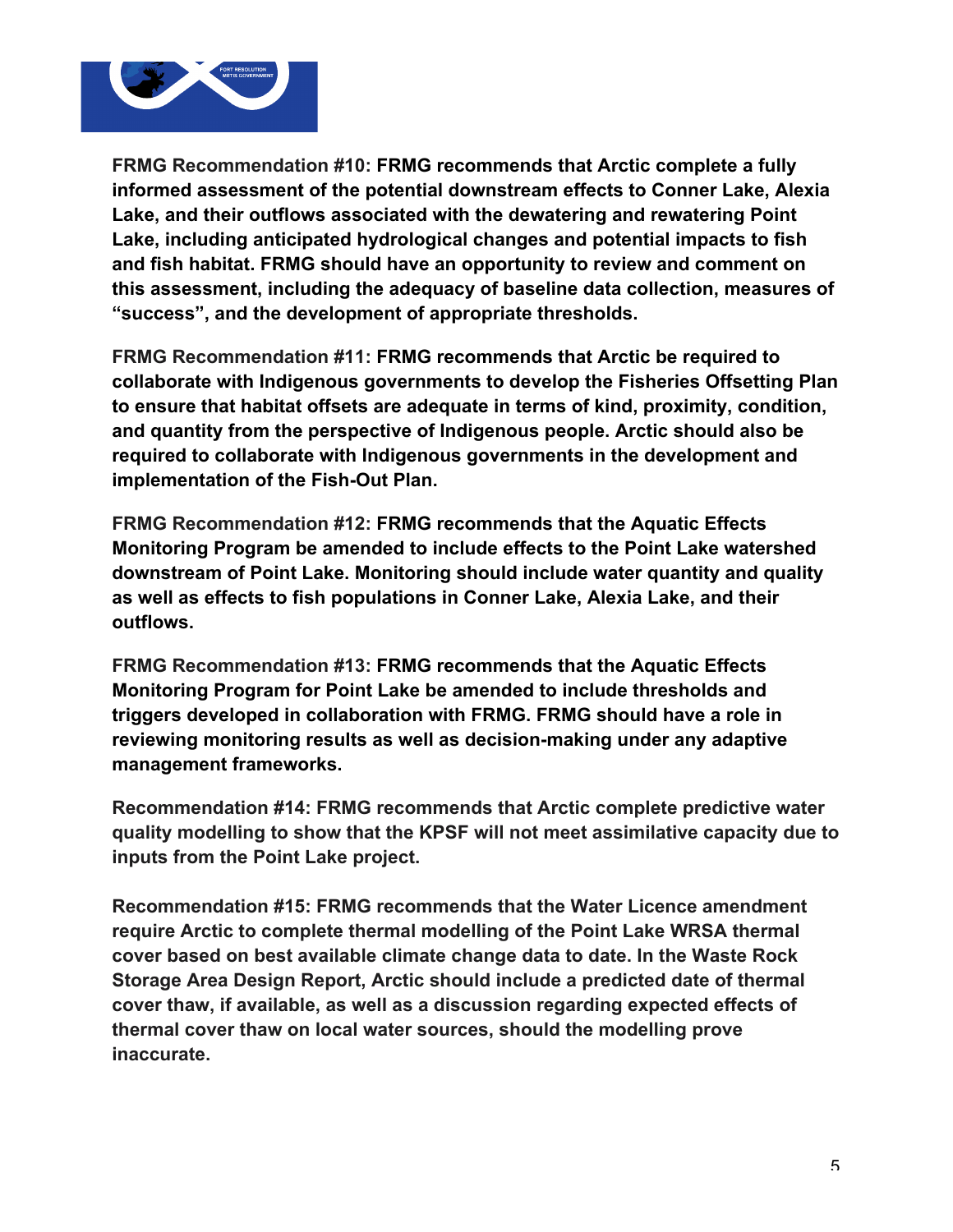

**Recommendation #16: FRMG recommends that Arctic commits to supporting FRMG co-development of an engagement protocol.**

**Recommendation #17: FRMG recommends that Arctic commit to negotiation of an impact benefit agreement with FRMG in good faith.**

**Recommendation #18: FRMG recommends that Arctic commit to involving FRMG in all monitoring programs associated with Point Lake Project. FRMG should be provided capacity support and involved in monitoring related activities, including the development of monitoring programs, methods development, sampling, data analysis and interpretation, and GIS analysis, as well as provided all monitoring data and reports for review and comment.**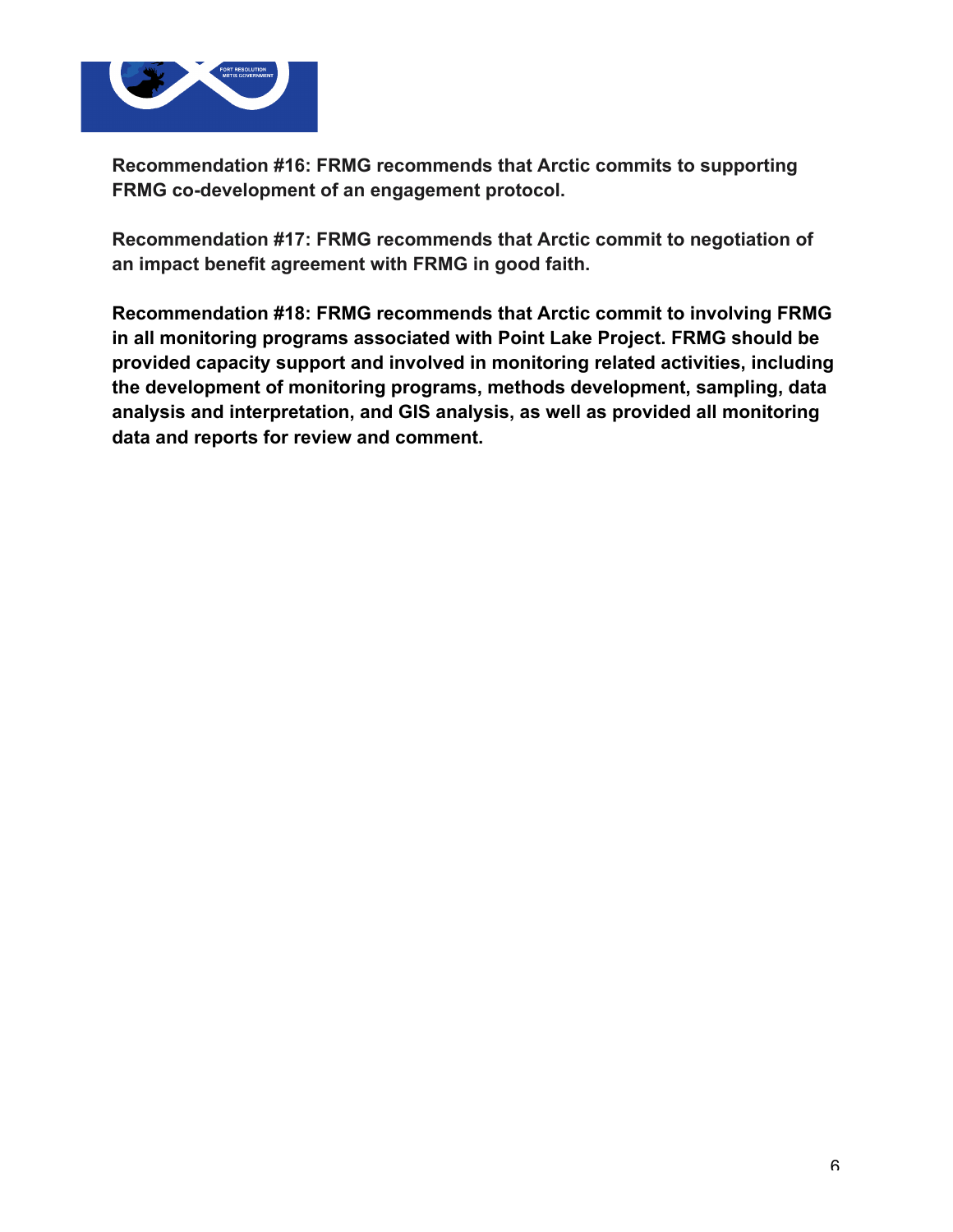

## **Introduction**

Fort Resolution Métis Government (FRMG) represents the rights and interest of our Métis members in our traditional territory. It is our responsibility to ensure that our members have continued access to our traditional way of life. Our members practice rights as our ancestors did: by hunting, gathering, fishing, and harvesting throughout our traditional territory, which includes the Point Lake project area. We have always considered the area under review for the amendment to license W2020L2-0004 within our lands of stewardship, responsibility, and interest. These lands have been a part of our home for over 300 years. FRMG is a recognized Métis government, our FRMG members have un-ceded rights and privileges that are protected under Section 35 of the Canadian Constitution. We seek to protect these rights through participation in the Water Licence Hearing proceedings associated with this amendment.

As with all areas within our traditional territory, the Point Lake project area is significant for FRMG members to practice their rights and interests. We consider the Point Lake Project to include a number of uncertainties - data is either not yet available or has been made available without sufficient time for review. For example, FRMG is still waiting to review data collected on the hydrological connections between Point Lake and the downstream waterbodies, data on fish habitat within the Point Lake watershed, and predictive water quality monitoring associated with the WRSA seepage. Without this information the full effects of the project cannot be predicted or mitigated appropriately. The Point Lake area is also an important place for FRMG members and integral to the practice of members' rights. **FRMG is concerned that the Point Lake Project will impose significant impacts on our members' way of life; therefore, we request that the Point Lake Project undergo a full environmental assessment.**

For these reasons, **FRMG requests that the Point Lake Project be subject to a full environmental assessment.** 

Should the project not be subject to a full environmental assessment, FRMG will provide comments and concerns at the Wek'eezhi Land and Water Board hearing scheduled for November 23 -26, 2021.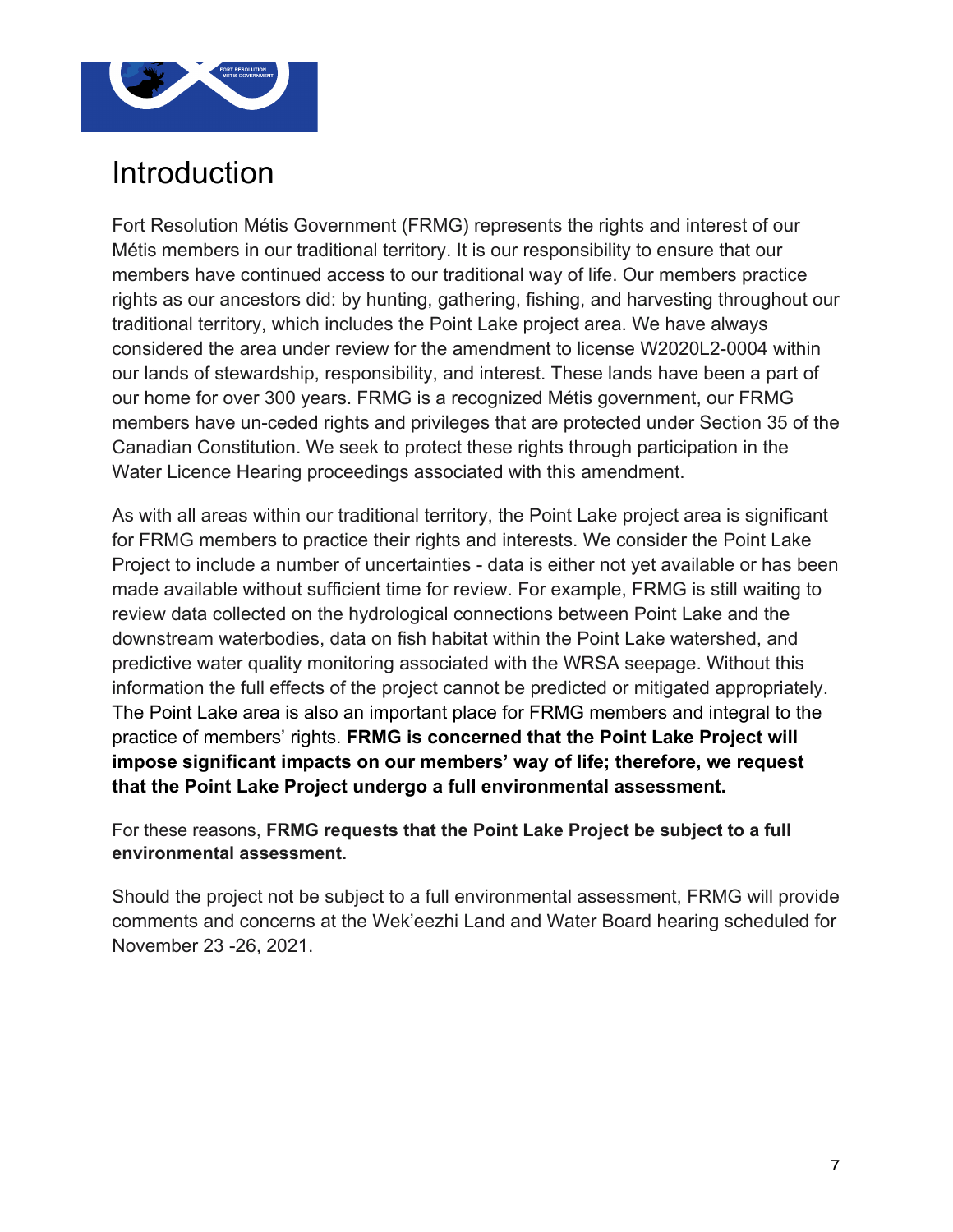

## Structure of the Intervention

This Intervention Report is intended to convey to the WLWB the priority issues of concern for FRMG with the W2020L2-0004 amendment application. The primary focus of the Intervention Report is on the following key considerations for this review process:

- Traditional Knowledge
- Caribou
- Fish and Fish Habitat
- Water Management
- Engagement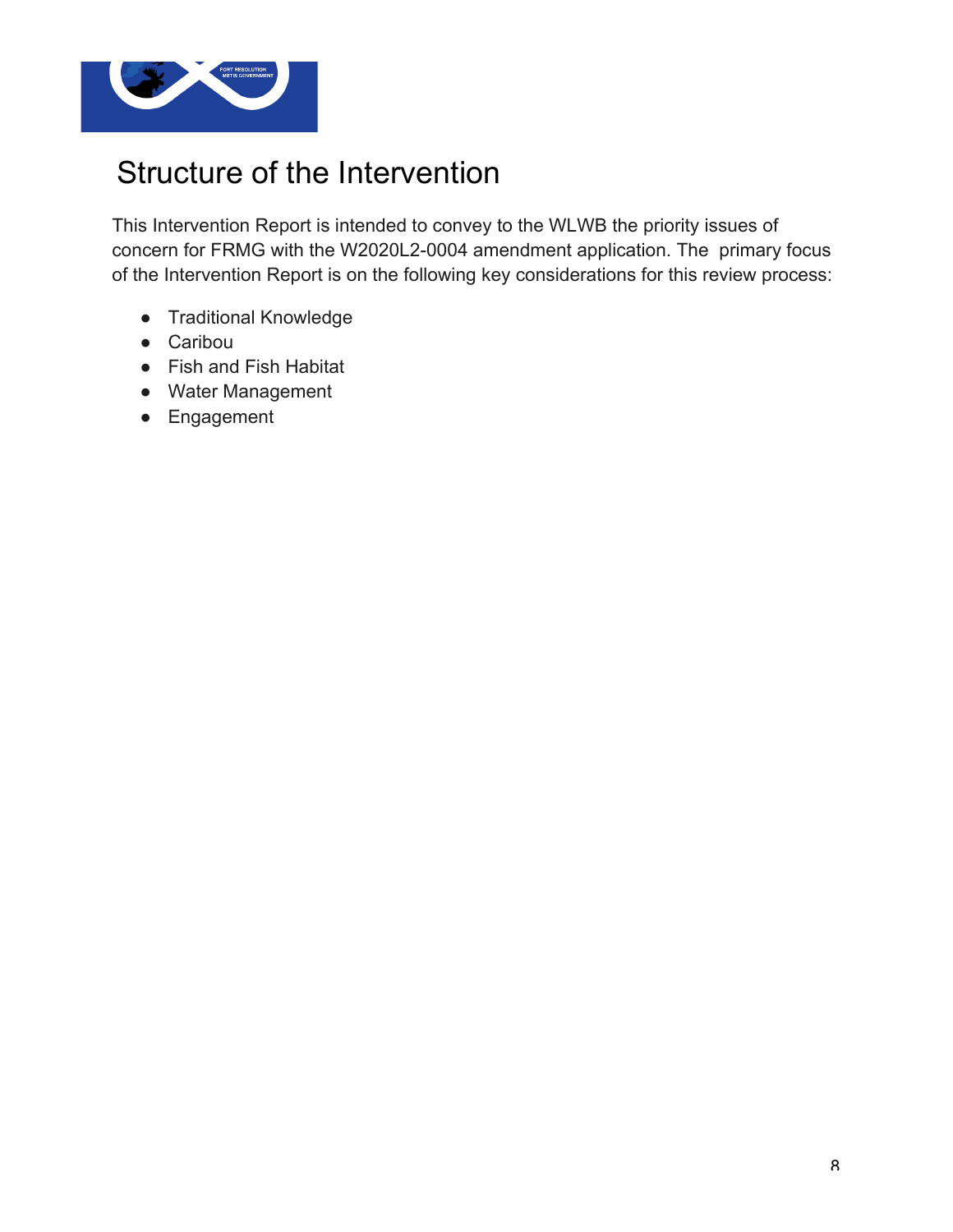

# Traditional Knowledge

In completing its assessment of the project's use and consideration of Traditional Knowledge (TK), FRMG has reviewed the following documents:

- Arctic's responses from the technical meeting proceedings;
- Arctic's response to FRMGs Traditional Knowledge-related information requests  $(IRS)$ ;
- Arctic's response to the Mackenzie Valley Environmental Impact Review Board (MVIERB)'s IRs;
- The GNWT's response to MVEIRB's IRs;
- The WLWB's Notice of Preliminary Screening Determination letter to the MVEIRB; and
- The MVEIRBs letter October 18, 2021, letter to the WLWB to not refer the project to EA.
- GNWT Jay Project 2020-2021 Annual Reporting from Regulatory Authorities report

#### *General use and consideration of traditional knowledge for the Point Lake project*

FRMG is generally concerned with how Traditional Knowledge (TK) has been used in the development of the project application. Specifically, FRMG is concerned that the Traditional Knowledge used for the project has not been specific to the project under review. Rather, the Traditional Knowledge has been applied from previous projects and studies. Traditional Knowledge is very context-based and will vary according to the knowledge holder and the considerations being assessed. Not all Traditional Knowledge will be transferable to the Point Lake project. It is therefore important that FRMG knowledge holders are consulted on when Traditional Knowledge is applied to new Ekati developments or project components. This process existed following the implementation of the Jay Measures on traditional knowledge. Those Measures also sought to involve cultural knowledge holders to ensure that cultural values of affected Indigenous groups were not inadvertently impacted by project activities.

FRMG acknowledges that conditions during the pandemic made it difficult to support the conduct of additional Traditional Knowledge research for the Point Lake project. FRMG has recommended pandemic adaptive measures such as the sharing of drone footage with FRMG Knowledge holders and looks forward to reviewing that footage. FRMG believes that the review and collaboration on the revision of plans with FRMG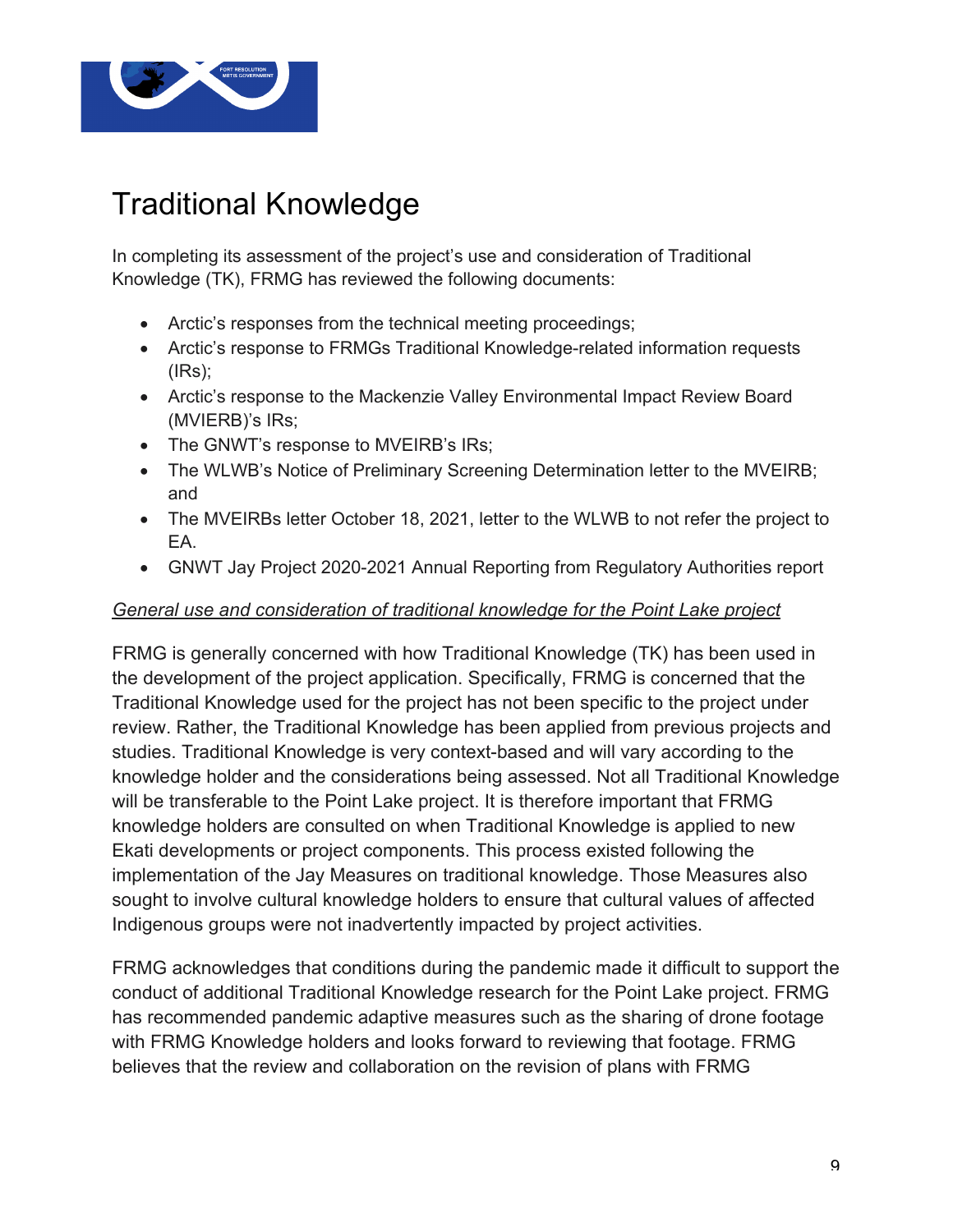

knowledge holders needs to occur before designs are finalized and construction begins if the Project is approved.

**FRMG Recommendation #1: FRMG recommends that Arctic complete the review and on-site assessment of planned activities by recognized traditional- and cultural knowledge holders of affected Indigenous groups, including FRMG, prior to the finalization of the design plans and start of construction activities. As part of this Arctic to commit to supporting the completion of an updated FRMG Traditional Knowledge Study either directly or through existing funding programs.**

**FRMG Recommendation #2: FRMG recommends that Arctic commit to using and incorporating any Traditional Knowledge provided by FRMG or other Indigenous groups in the assessment of its plans in an appropriate context and in keeping with the intent and terms of its Traditional Knowledge Management Framework and any established Traditional Knowledge Protocols of participating Indigenous Groups.**

#### *Carrying-over relevant Jay Measures on cultural and community well-being*

From the documents reviewed, FRMG understands that the MVEIRB accepts the position of the WLWB that the project is not likely to have a significant adverse impact on the environment or be a cause of public concern and that adverse environmental impacts arising from the project can be adequately addressed in the permitting process. The MVEIRB has not yet released its reasons for decision, which FRMG looks forward to reading. FRMG does not agree with some of the arguments put forward by WLWB and has concerns arising from the legal conclusions drawn by the WLWB and GNWT regarding the application of the Jay measures to the point lake project. FRMG's concerns are largely mitigated, however, by Arctic's IR-responses to the MVEIRB.

FRMG believes it is important to address its concerns with the regulators in this intervention in order to support its recommendation that Arctic's commitments in its IRresponse regarding traditional knowledge and cultural impacts become conditions of an approved project. FRMG has additional concerns about cultural and community wellbeing for the GNWT and WLWB.

FRMGs is concerned that the findings from the Jay Project Report of Environmental Assessment EA 1314-01 (REA) regarding cumulative effects in the project area are not being given adequate weighting in this permitting process. The Jay project was quite clear in identifying significant adverse cumulative effects on caribou and on community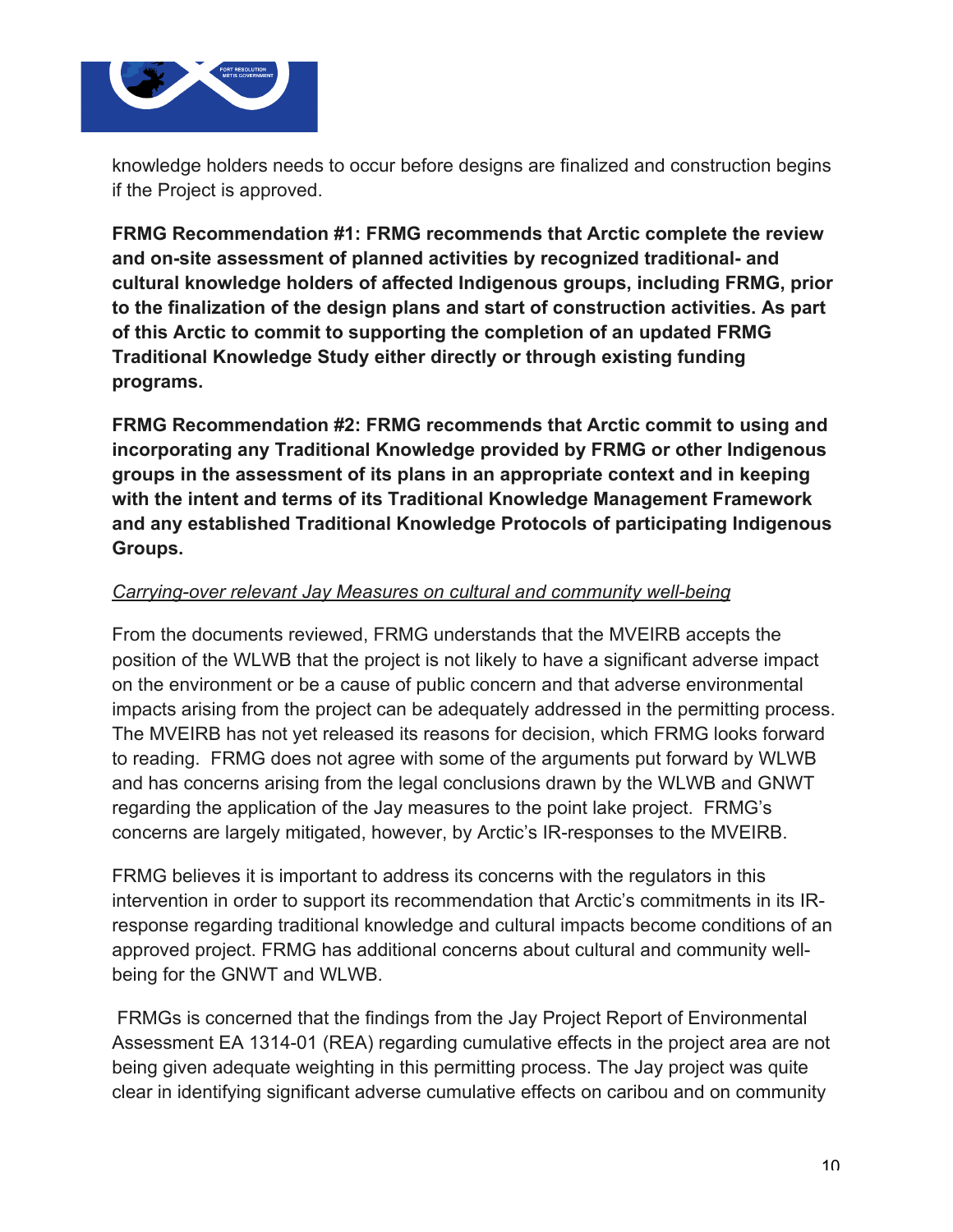

well-being (including cultural and socio-economic well-being of diamond mining communities). Specifically, the REA found that existing impacts on caribou and diamond mining communities was either at or beyond a significance threshold; that any additional project-related impacts would represent unacceptable and significant adverse impacts. These findings supported community input and Traditional Knowledge that caribou and vulnerable peoples cannot sustain additional impacts without serious harm to cultural and community well-being and to the caribou upon which so many people rely. An important aspect of this was the recognition that the health of the caribou, the land, and people are interlinked. The measures put forward by the MVEIRB focused on improving the overall resilience of caribou and diamond mining communities and adaptively managing any new project-related impacts that may arise. These measures were necessary to ensure that any new developments in the area could move forward responsibly.

The over-riding issue identified in the Jay REA was cumulative effects and death by a thousand cuts. Those conditions represent the baseline area within which the Point Lake project is located. Any new developments associated with the Point Lake project ought to also demonstrate that the project will not add to any of the pre-existing and significantly adverse impacts. In the case of the Jay measures, this meant mitigating the pre-existing impacts on caribou and diamond mining communities and ensuring that project-specific impacts were offset. Regulators do not seem to be applying the findings of the Jay REA in their decisions though, which is distressing for FRMG.

For both the GNWT and the WLWB, they have identified a legal opinion that the cancellation of the Jay project by Arctic removes any requirements associated with the REA, e.g., "the Jay-related measures from EA1413-01 are defunct in so far as they relate to work on the Jay Project that was never undertaken" (GNWT IR to MVEIRB, page 2). Neither regulator has identified the need to continue the measures for the Point Lake project.

FRMG contends that this is wrong and an incomplete interpretation of the Jay REA. FRMG agrees that it makes sense to forego mitigation measures that are projectspecific. FRMG does not agree that removing mitigation measures to address significant adverse baseline conditions is appropriate. FRMG maintains that impacts to caribou, community and cultural well-being remain significant and must be addressed in the regulatory process.

**FRMG Recommendation #3: FRMG recommends the Jay REA measures designed to mitigate impacts associated with cumulative effects be made part of the**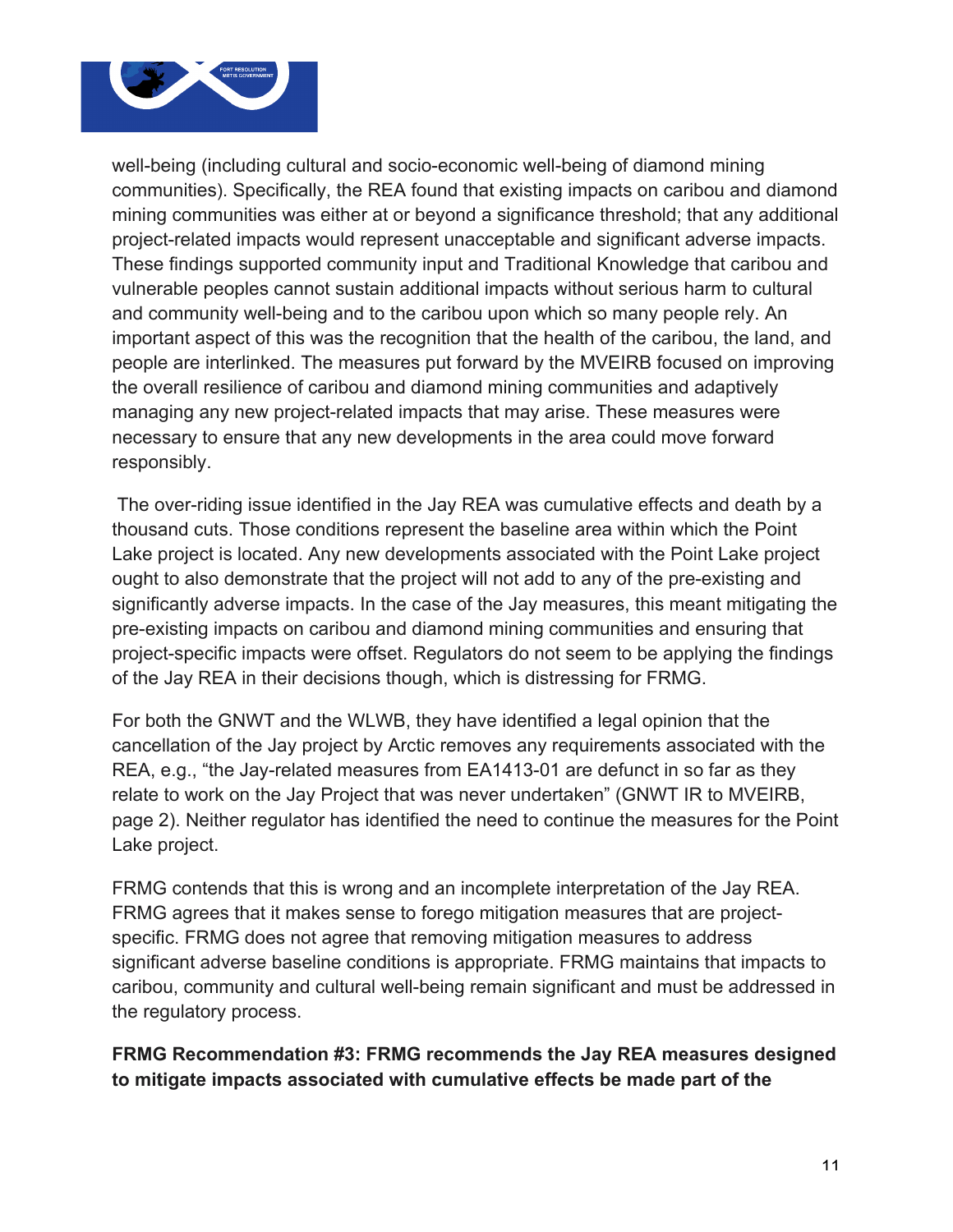

#### **conditions for any approved permits in the project area, including those associated with the project under review.**

#### *Consideration of cultural integrity*

In the case of the WLWB, they have noted in their preliminary screening determination letter to the MVEIRB that "no Parties raised concerns with respect to cumulative effects outside of context of interactions with the Jay Project" and drawn a conclusion that cumulative impacts will not have a significant adverse impact on the environment. This conclusion appears to bypass the finding of the MVEIRB Jay REA that the entire area has pre-existing significant and adverse cumulative effects impacts.

In assessing "cultural integrity and heritage resources, change to or loss of traditional lifestyle; change to loss or loss of heritage resources", the WLWB has only focused its review on archaeological and heritage assessments. This determination only reflects the inactive use of the area and has not considered the impact on cultural well-being. However, the Jay REA found that cultural well-being was found to have a baseline condition at or beyond a point of significance. As the Point Lake project will continue to occupy the area in space and over time, it will continue to adversely impact the cultural use of the area with an associated loss of traditional lifestyle and cultural integrity. This adds to the impacts Indigenous communities experience in the area as a result of diamond mining. If the Jay REA measures to protect the cultural values in the area are not maintained, then significant adverse impacts are likely to result from the additive effect of existing cumulative and project effects.

FRMG contends that the WLWB cannot support additional cultural impacts to the area without ensuring that the baseline conditions identified in the Jay REA have improved.

**FRMG Recommendation #4: FRMG recommends the Jay REA measures designed to mitigate impacts associated with cumulative effects to cultural well-being be made part of the conditions for any approved permits in the project area, including those associated with the project under review.**

**Alternatively, Arctic and the GNWT must demonstrate that baseline conditions to these valued components have improved since the Jay REA was released prior to any project-related activities occurring.**

#### *GNWT programming for cultural and community impacts*

The WLWB notes in its preliminary screening determination letter to the MVEIRB, page 36, that "all Jay Measures addressing wildlife impacts have been implemented and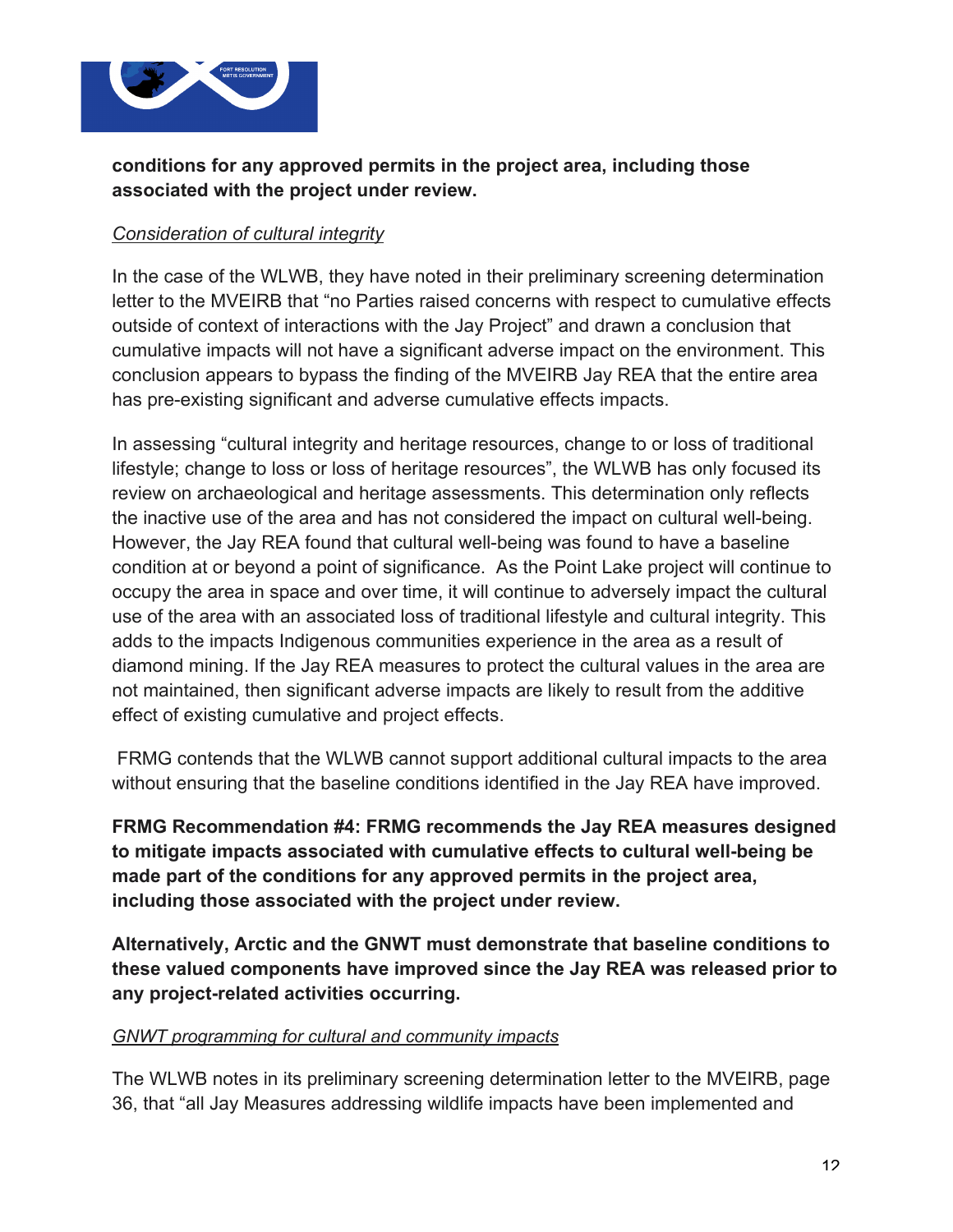

rolled into the WEMP… and that Arctic is bound by this plan which will continue to apply." The WLWB says it is satisfied that these plans will address caribou-related issues. FRMG believes this to be a prudent and logical approach. FRMG notes that there are no similar considerations or review of the cultural and community well-being Jay Measures.

The Jay REA identified a clear link between the health of caribou, cultural and community well-being. All areas were also found to have significantly adverse baseline conditions. As the Point Lake project will continue to affect diamond mining communities, cultural use of the area, and caribou, it is likely to result in significant adverse impacts to these values if appropriate measures are not in place. The WLWB risks a double standard if Jay Measures addressing cumulative effects for one valued component are considered important mitigation measures for the Point Lake project, but related cumulative effects on other valued components are given no consideration.

In review of the GNWT's IR response to the MVEIRB, FMRG noted that the GNWT has been actively working on its associated obligations for Measure 8-1: Minimize negative socio-economic impacts of the Project on communities (ongoing). This measure has the intent of understanding diamond mining impacts on communities and adaptively managing them. The measure was made in order to deal with the identified significant adverse impacts associated with diamond mining on affected communities. As part of this review, FRMG reviewed the 2020-2021 Annual Report (based on Measure 13-4). This report identified numerous advances the GNWT has made in this area since 2018. In regards to these works, the GNWT states on page 17 that "Current actions are improving the adaptive management and understanding of social impacts to health and well-being related to mining, however, collaborative work in this area is ongoing and will continue to be needed in the years to come in order to ensure that community wellbeing issues related to mining are effectively addressed." This is tremendous progress on adaptively managing diamond mining impacts on the human environment that may be at risk if the Jay Measures are discarded.

The GNWT states in its IR-response to the MVEIRB, page 2, that it will "uphold the Socio-Economic Agreement for the Ekati Mine. However, it was found from the Jay REA that the Socio-Economic Agreement between the GNWT and the proponent had done little to assess diamond mining impacts on communities and manage them appropriately. The Jay Measures targeting the GNWT and proponent on cultural and community issues were put forward to ensure the significant adverse impacts of diamond mining could be identified and lessened. From its 2020-2021 Annual Report, it is clear that the Jay Measures are making a positive difference for some Indigenous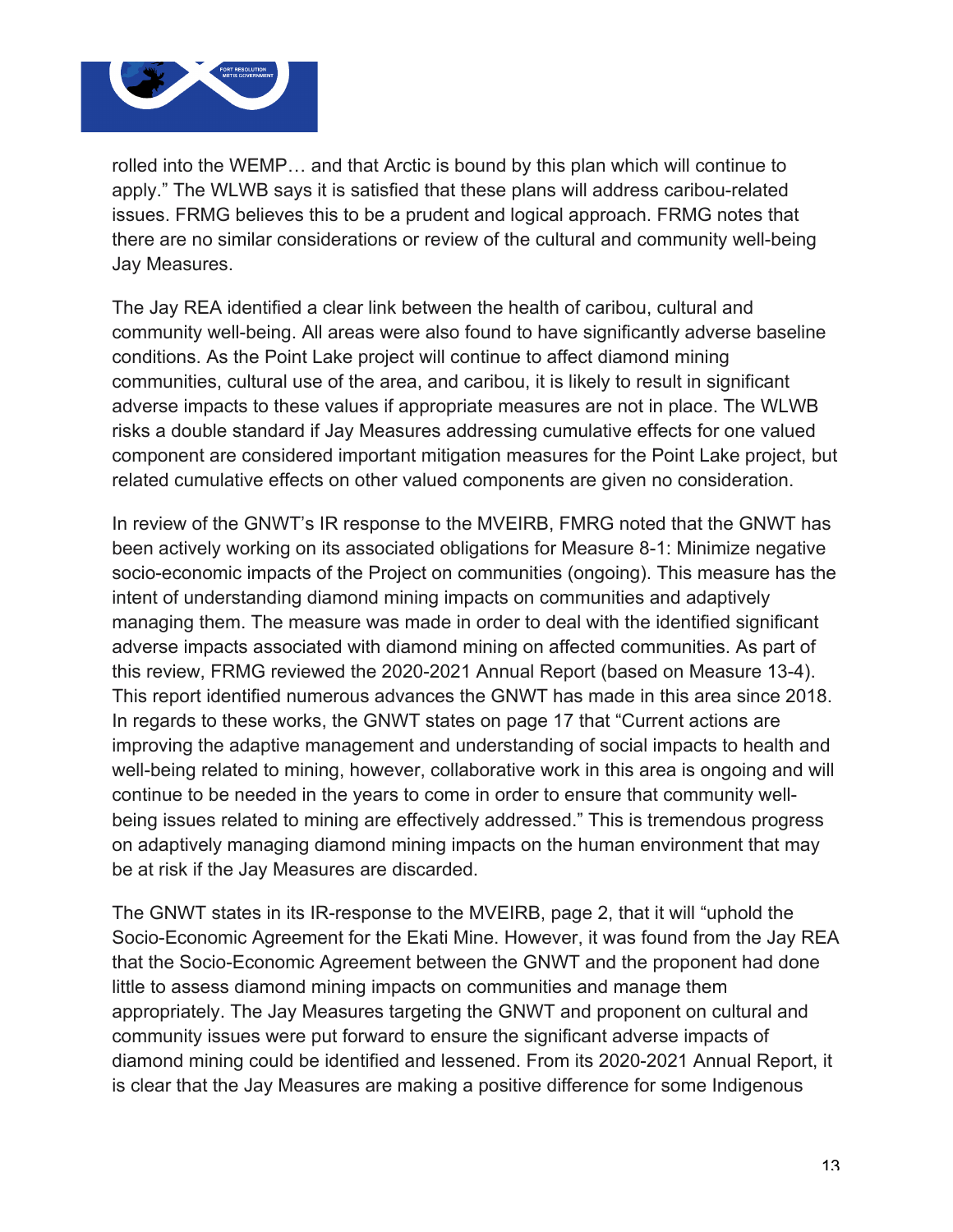

groups. FRMG maintains that these Measures are needed as part of the approval of any further diamond mining impacts in that area and on diamond mining communities. While the WLWB may not have the basis to address socio-economic issues, it can recognize the established interdependence of community and cultural well-being and make the continuance of these measures part of any permitting conditions. Further, FRMG expects the GNWT to work with FRMG to identify and overcome the barriers for FRMG to access positive outcomes from the REA measures.

### **FRMG Recommendation #5: FRMG recommends the Jay REA measures designed to mitigate impacts associated with cumulative effects to community and cultural well-being be made part of the conditions for any approved permits in the project area, including those associated with the project under review.**

#### *Arctic's commitment to carry forward relevant Jay Measures on cultural well-being*

Arctic stated in its IR-response to the MVEIRB, page 2, that "Arctic has been clear and consistent in its commitment to carry forward some of these Measures as adapted to the current development (i.e., Point Lake Project in the absence of Jay Project)." FRMG notes that Arctic has listed all relevant mitigation measures for caribou, community and cultural well-being, including reporting and adaptive management requirements. FRMG is pleased that Arctic recognizes the importance of these Measures in responsibly managing impacts associated with their operations.

### **FRMG Recommendation #6: FRMG recommends Arctic's commitment to carry forward the Jay Measures it has identified to the MVEIRB in its IR-response become a part of the conditions for any approved permits associated with any approved permits associated with the project under review.**

The Jay REA recognized that it is not the role of the proponent to manage broader wellbeing issues on NWT residents that have arisen as a result of the diamond mining industry. Several measures were therefore directed at the GNWT to manage its obligations as the government and in fulfilling the expectations established under various diamond mining Socio-Economic Agreements, including for Ekati. FRMG would like to see a similar commitment from the GNWT to carry forward its obligations associated with the Jay Measures in order to responsibly manage impacts to cultural and community well-being.

**FRMG Recommendation #7: FRMG recommends that the GNWT commits to carry forward the Jay REA measures designed to mitigate impacts associated with cumulative effects to community well-being, including the reporting of those**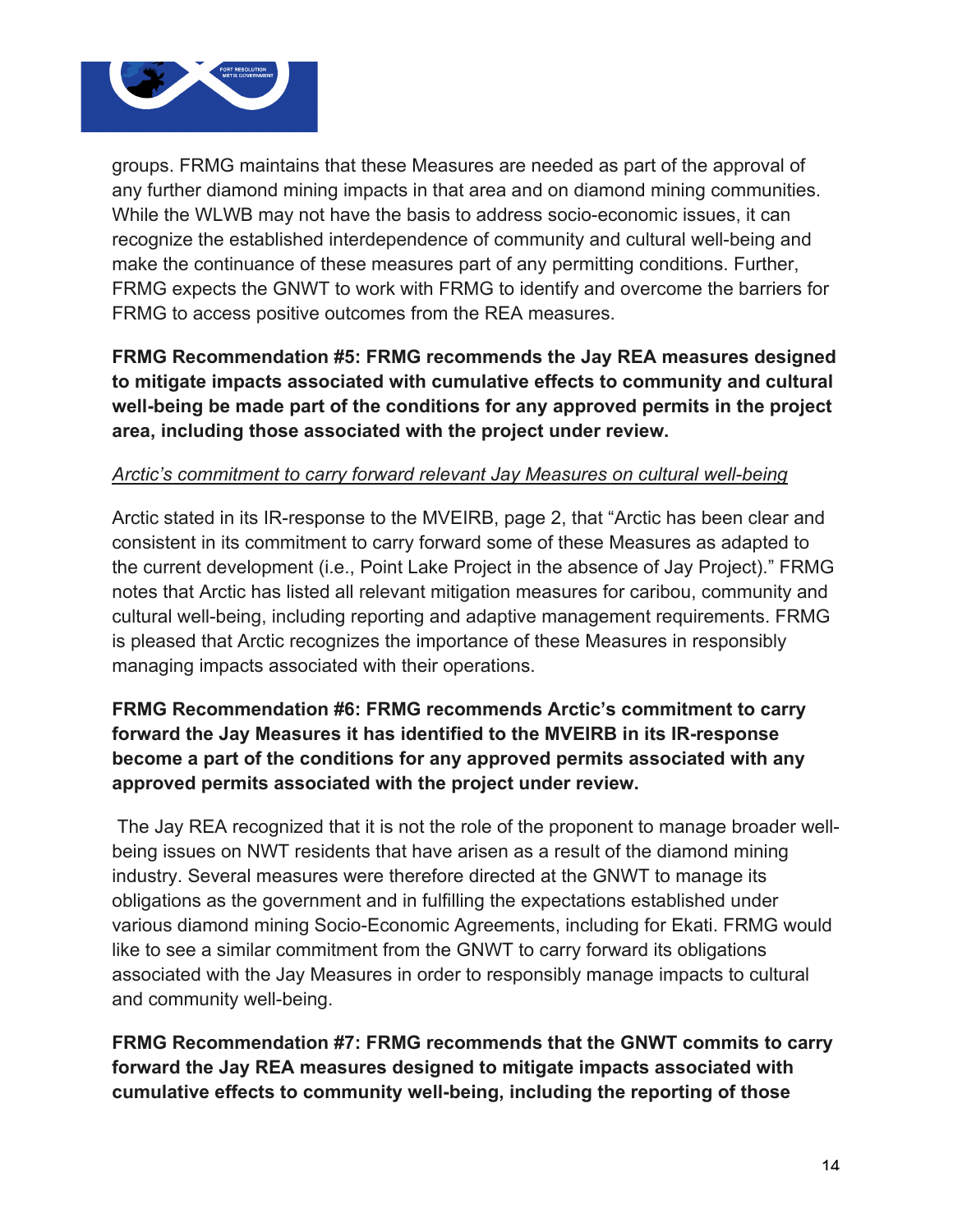

### **efforts and commit to working with FRMG to improve FRMG engagement and participation in the implementation of Jay REA measures.**

#### *Arctic's commitment to adaptive management*

With respect to Jay Measure 13-1, Arctic describes its adaptive management commitments under the "Environmental Agreement" as part of its Water Licence. It is not clear if those adaptive management requirements are the same as those set out under the Measure. Adaptive management is often carried out in very different manners. The specific items listed in the measure are deliberate and represent best practices for effective adaptive management. FRMG would like confirmation that Arctic's adaptive management efforts apply these standards.

**FRMG Recommendation #8: FRMG recommends that Arctic commits to the conditions of the adaptive management measure Jay 13-1 when undertaking adaptive management actions of mitigation measures or of identified impacts associated with caribou, cultural or community well-being.**

### **Caribou**

Caribou is a priority concern for FRMG, The Project is within the core use area of the Bathurst caribou herd range, and specifically, documented movement corridors. The decline of the caribou has a highly significant impact on FRMG traditional activities and FRMG members' Way of Life. The herd has been declining for many years and currently cannot sustain harvest. FRMG seeks to ensure that if approved, appropriate measures will be enacted to prevent further harm to the herd.

#### *GNWT Programming for Cultural and Community Impacts*

The WLWB notes in its preliminary screening determination letter to the MVEIRB, page 36, that "all Jay Measures addressing wildlife impacts have been implemented and rolled into the WEMP… and that Arctic is bound by this plan which will continue to apply." The WLWB says it is satisfied that these plans will address caribou-related issues, noting that some "adaptively modified" aspects of the plans will not be in place until after public review, which isn't planned until October 18, 2023. FRMG is concerned that necessary improvements to the existing plans will not come into effect until that future date and worries that caribou may be impacted by project developments in the interim. FRMG would like to see the discussed improvements incorporated as a Projectspecific addendum into the existing WEMP as part of any approvals. FRMG looks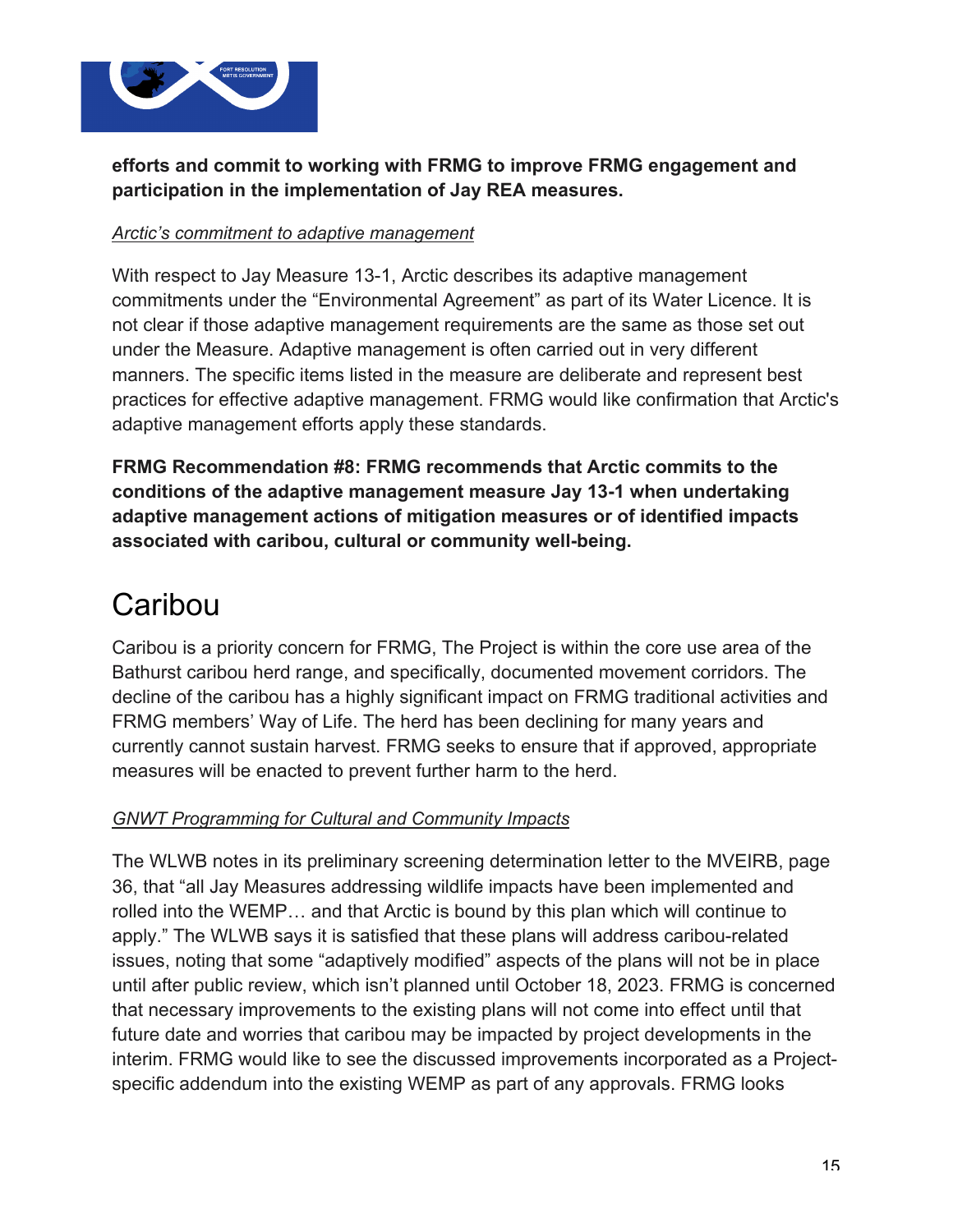

forward to continued discussions with Arctic in the forthcoming December 2021 WEMP/CRMP community workshop.

**FRMG Recommendation #9: FRMG recommends that an adaptively modified version of the WEMP based on further public review be developed for Point Lake operations as a condition of the project to proceed.** 

## Fish and Fish Habitat

#### *Potential Downstream Effects*

FRMG is concerned about the potential downstream effects caused by the dewatering of a headwater lake in a system of lakes. Currently, there is not enough information to understand the full hydrological effects of dewatering Point Lake or subsequent effects on fish habitat and populations. In the Project Description, Arctic identifies that lake dewatering will cause changes to local hydrology, including "a temporary change in surface hydrology" to Conner and Alexia Lakes and their outflows, but considers them to be minor and does not complete a full assessment of those changes (Project Description, p. 96). However, during the Technical Sessions (September 7-9, 2021), Arctic stated they are currently collecting data to fully evaluate downstream effects and noted that they have not identified any downstream effects of their other lake dewatering activities. Arctic stated that, if required, the watershed could be supplemented with water from Lac du Sauvage, which will require a water licence amendment.

This information suggests that the characterization of potential project effects in the Project Description did not adequately address the downstream effects of lake dewatering activities. Arctic has recognized that they need more data before they can address FRMG's concerns about the downstream effects of dewatering at Point Lake.Though it is Arctic's understanding that there is limited surface connection between Point Lake and the downstream lakes, the extent to which these lakes are connected needs to be understood with greater certainty. It is concerning that at this stage in the licensing process, some key hydrological characteristics of the watershed are not known. Without this information, FRMG and other parties are unable to provide informed comments, suggestions, or positions on the plans to dewater and re-water Point Lake. The fact that other lakes at the Ekati mine site have been dewatered "successfully" (Project Description, p. 1) is not relevant as the Point Lake watershed is distinct from other watersheds at the site. Furthermore, Arctic does not define measures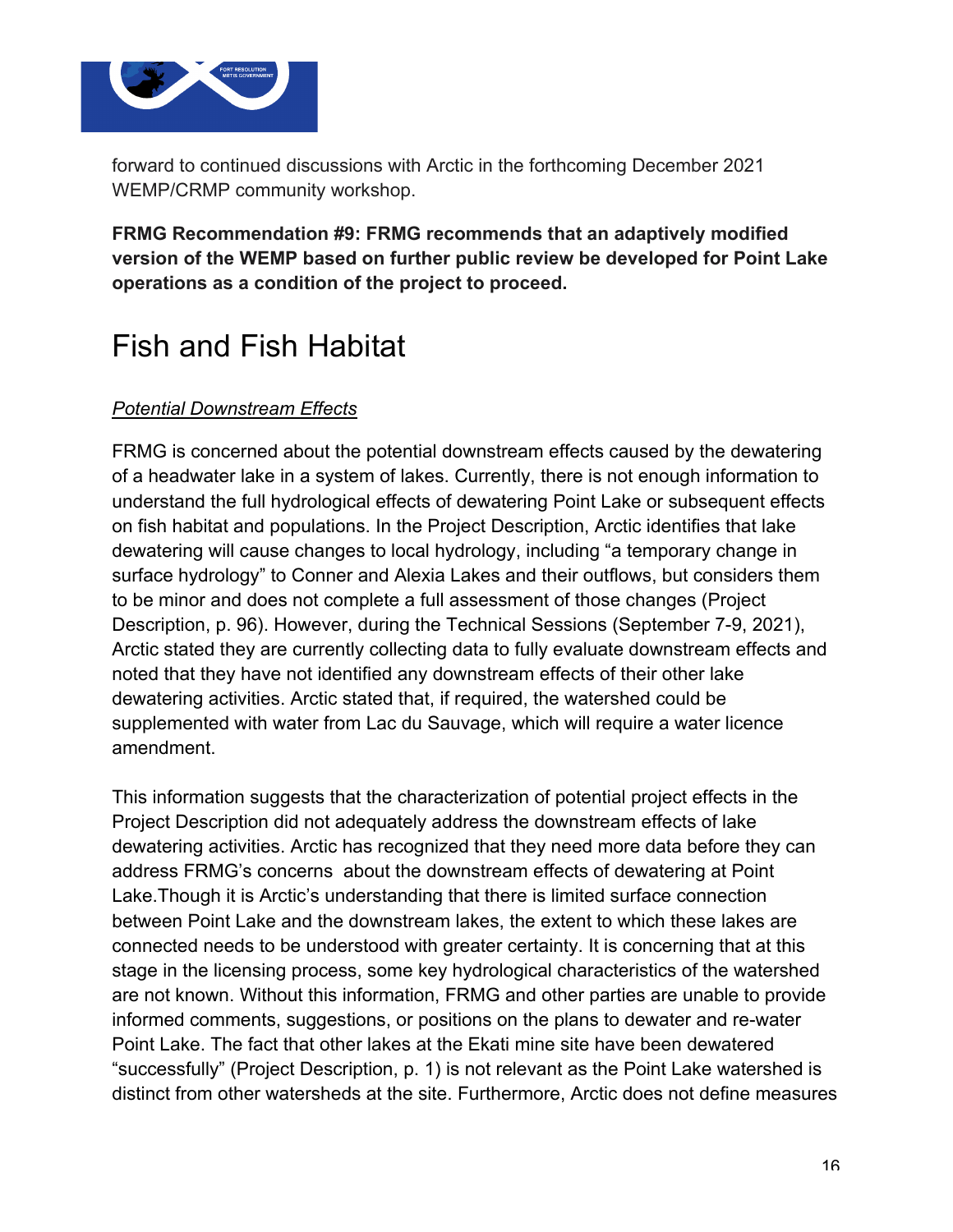

of success when discussing dewatering activities so it is not clear if FRMG would also consider dewatering activities across the mine site to be "successful".

The uncertainties about downstream effects of dewatering Point Lake extend to the rewatering activities proposed once mining activities cease. While dewatering activities have occurred in other parts of the mine site, Arctic has not yet refilled any pits, which they stated at the Technical Session. It remains to be seen whether re-watering activities will be successful, and as stated above, perspectives on success of these activities may differ between Arctic and FRMG.

Similarly, Arctic is still collecting data on downstream fish habitat to understand what species of fish are utilizing the watershed and how these populations may be affected by project activities. Arctic stated in the Technical Sessions that they have confirmed that Arctic Grayling utilize the Conner outflow. However, they are still collecting data to characterize fish population use throughout the watershed. Arctic stated this data would be available before the end of October, but at the time of this writing, it has not been shared with FRMG. This information is important for understanding the potential effects of dewatering and refilling Point Lake and must be reviewed before any licenses are issued.

**FRMG Recommendation #10: FRMG recommends that Arctic complete a fully informed assessment of the potential downstream effects to Conner Lake, Alexia Lake, and their outflows associated with the dewatering and rewatering Point Lake, including anticipated hydrological changes and potential impacts to fish and fish habitat. FRMG should have an opportunity to review and comment on this assessment, including the adequacy of baseline data collection, measures of "success", and the development of appropriate thresholds.** 

#### *Fish Removal and Habitat Offsetting*

Fish and fishing is critical for supporting FRMG members' way of life. FRMG has an interest in protecting fish within FRMG traditional use areas and strives to ensure that fish habitat is protected for future generations.FRMG understands that the effects to fish populations and habitat are authorized through the DFO *Fisheries Authorization,* which is developed outside of the water licencing process. Regardless, FRMG would like to take this opportunity to state that the Fisheries Offsetting Plan and Point Lake Fish-Out Plan must be developed in collaboration with FRMG and other Indigenous governments. ·To date, FRMG has not been engaged in discussions on offsetting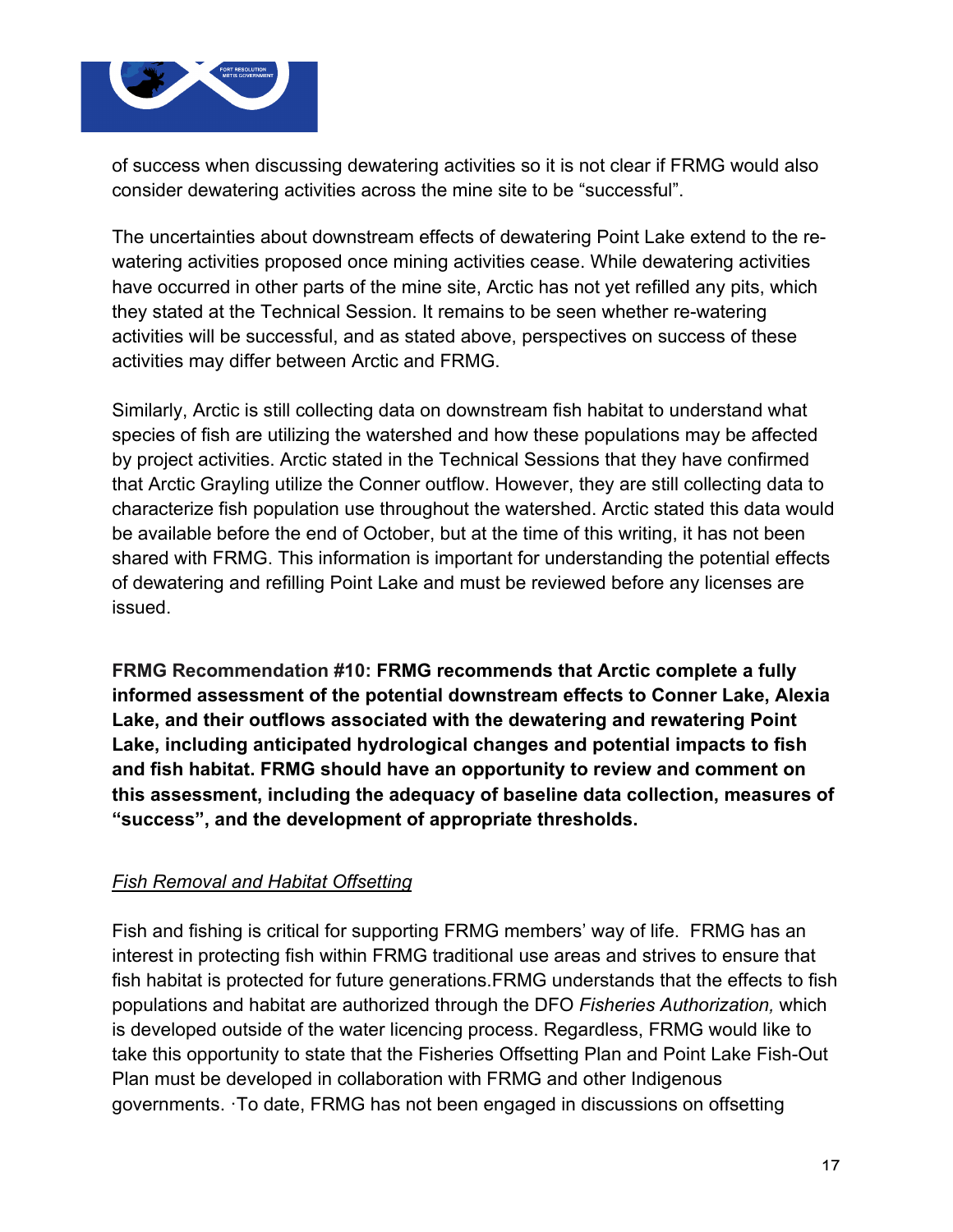

projects or fish-out protocols related to this proposed project.

**FRMG Recommendation #11: FRMG recommends that Arctic be required to collaborate with Indigenous governments to develop the Fisheries Offsetting Plan to ensure that habitat offsets are adequate in terms of kind, proximity, condition, and quantity from the perspective of Indigenous people. Arctic should also be required to collaborate with Indigenous governments in the development and implementation of the Fish-Out Plan.** 

#### *Downstream Monitoring*

The Aquatic Effects Monitoring Program (AEMP) should be amended to include effects to the Point Lake watershed downstream of Point Lake. Monitoring should include water quantity and quality as well as effects to fish populations in Conner Lake, Alexia Lake, and their outflows. Arctic states in their Project Description that the AEMP will not be amended to include downstream effects, but that the Surveillance Network Program (SNP) will incorporate these effects (Project Description, p. 77). This suggests that only water quality effects will be monitored. The scope of the AEMP includes monitoring of "physical, chemical, and biological components of the aquatic ecosystem" (Project Description, p. 77). The SNP includes "collection and monthly reporting of information on water quality in minewater management facilities and at discharge locations" (Project Description, p. 78). The downstream physical, chemical and biological effects in relation to mining activities in the Point Lake watershed should be monitored. Monitoring should not be limited to water quality in discharge locations.

**FRMG Recommendation #12: FRMG recommends that the Aquatic Effects Monitoring Program be amended to include effects to the Point Lake watershed downstream of Point Lake. Monitoring should include water quantity and quality as well as effects to fish populations in Conner Lake, Alexia Lake, and their outflows.**

**FRMG Recommendation #13: FRMG recommends that the Aquatic Effects Monitoring Program for Point Lake be amended to include thresholds and triggers developed in collaboration with FRMG. FRMG should have a role in reviewing monitoring results as well as decision-making under any adaptive management frameworks.**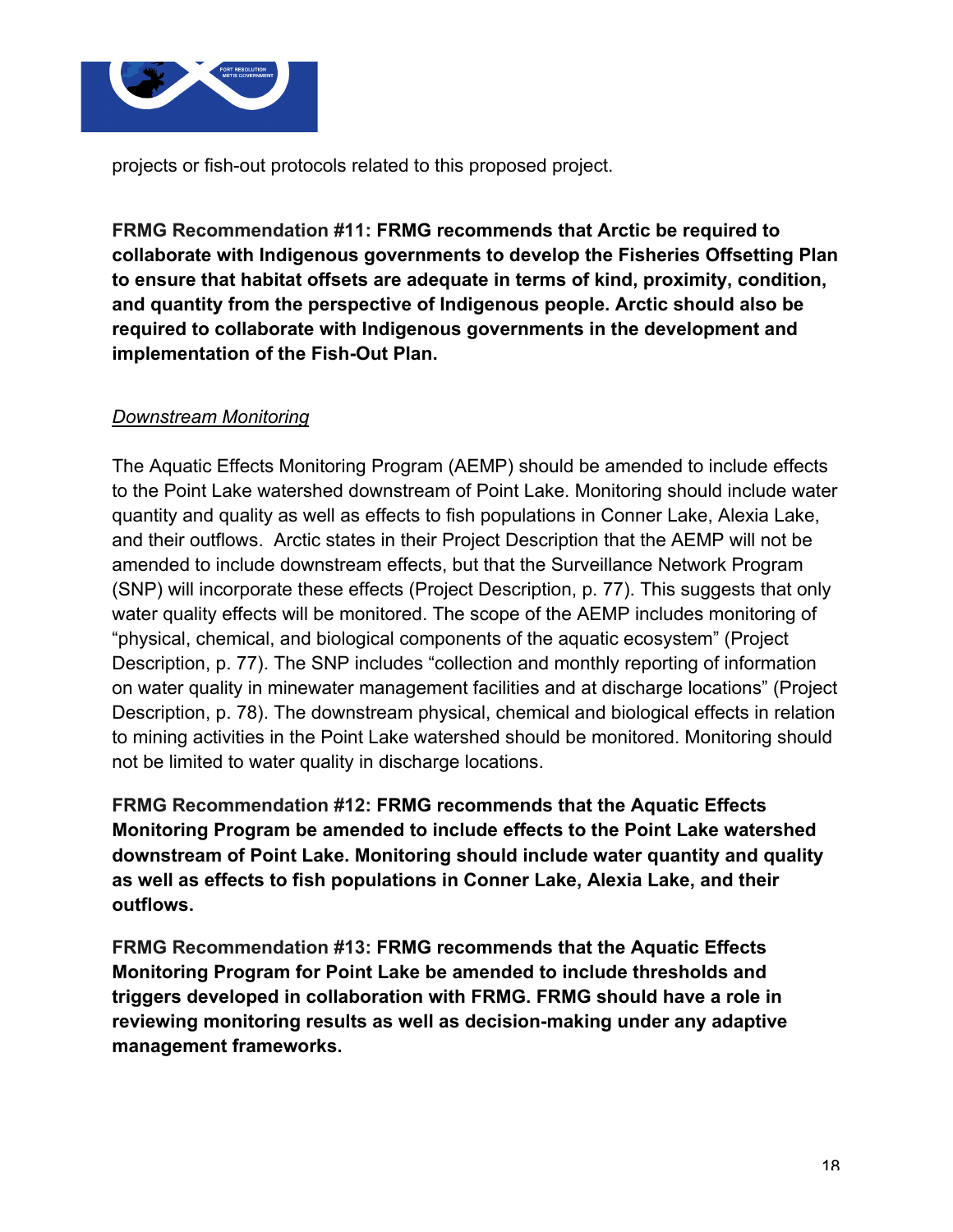

## Water Management

### *Overburden characterization and potential for ARD/ML during the life of the mine*

Many of the Information Requests resulting from the Technical Session were focused on water seepage quality and the assimilative capacity of King Pond Settlement Facility (KPSF). Arctic has not predicted seepage quality and states several times in the September 17, 2021 Responses to Information Requests Resulting from Ekati Technical Workshop that seepage quality predictions are unnecessary because all seepage water from the Point Lake WRSA will be collected and placed in the King Pond Settlement Facility (Response to IR #12, Response to IR #25, Response to IR #26, Response to IR #29). However, the estimation that the assimilative capacity of the King Pond Settlement Facility will not be reached by adding Point Lake seepage water is not based on a robust analysis. It is based on the assumption that the Point Lake seepage will be of higher quality than the water being pumped into the KPSF from the Misery Pit (Project Description, Appendix D).

As several parties have pointed out at the Technical Session, the metasediment at the Point Lake site is very different from the metasediment and waste rock at other locations on the mine site, including the Misery Pit (IR . Arctic states, "the overall implications of the geochemical assessment for the Project are that there is potential for higher metal leaching rates from Point Lake metasediments" (Water Quality Technical Report, pg. 4).

Despite the geochemical differences, Arctic predicts that Point Lake water will be of higher quality than that of the Misery Pit. This seems to largely be based on the assumption that metasediments from Point Lake are expected to be exposed to the environment for a short amount of time, thereby limiting the amount of oxidation and leaching that could occur.

FRMG is concerned that the theoretical exercise Arctic has engaged in to determine the ability of the water management scheme centered on the KPSF is too uncertain. Arctic is waiting for results of testing that will identify parameters of potential concern likely to be released in acidic drainage. Arctic also has outlined two triggers to initiate additional geochemical characterization tests, based on a comparison of current test results to those of the Jay Project leachate database (Arctic Response to IR#23). Despite this,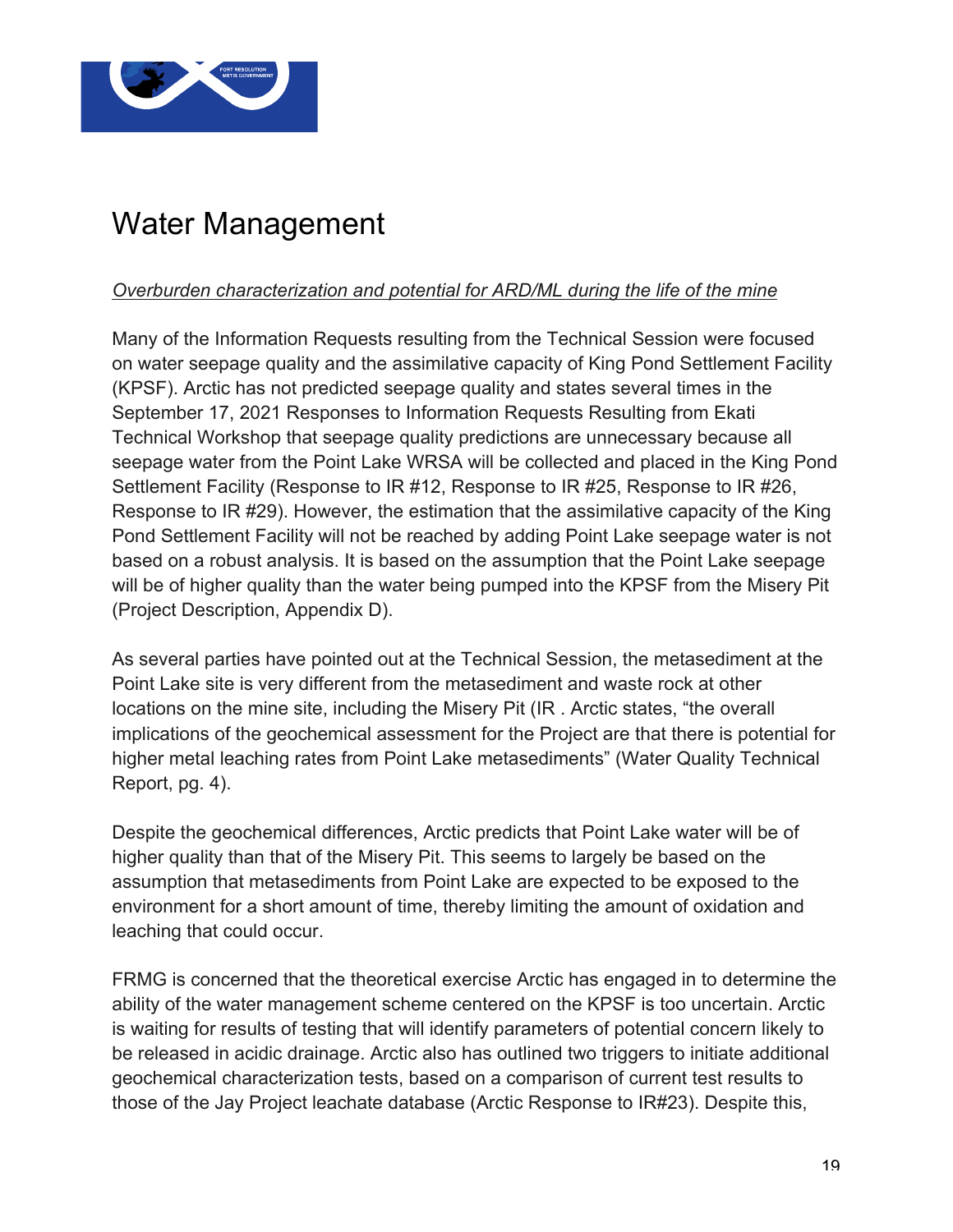

there seems to be no prediction of when ARD might occur and no modelling of how seepage quality may change during the life of the operation.

In the October 4, 2021 response to comments, Arctic offers several pieces of information to support their argument that predictive modelling is unnecessary. The first is additional information about the Misery pit sump water quality in comparison to the expected Point Lake WRSA runoff (Arctic response to ENR#3). The second is an explanation of WRSA seepage monitoring, screening, and response programs across the Ekati Mine Site. Arctic has also identified several options for mitigating poorer than expected seepage quality (Response to TG#15). While Arctic's position is that the risk of effects to water quality is low, given operational measures, FRMG would like more concrete data to back up this position.

### **Recommendation #14: FRMG recommends that Arctic complete predictive water quality modelling to show that the KPSF will not meet assimilative capacity due to inputs from the Point Lake project.**

#### *Thermal modelling and expectations for long-term water management*

FRMG is concerned that over the long-term, the thermal cover may not provide complete seepage water management functions. In the response to IR#32 In the Responses to Information Requests Resulting from Ekati Technical Workshop, Arctic states that "freezing of the WRSA will progressively retain water within the pile as pore ice and, thereby, reduce seepage out of the WRSA, block internal flowpaths, and isolate acid generating material". This statement suggests that the main method for seepage management will be the natural freezing of the waste rock cover, which in turn, is dependent on climatic conditions. Arctic explains that the Point Lake WRSA cover design is based on the Pigeon cover design, which, according to Version 7.1 of the WROMP was verified as adequate long-term thermal protection with thermal modelling that accounted for a changing climate.

In Arctic's October 4, 2021 response, they indicate that thermal modelling for the Point Lake WRSA is a requirement of the Water Licence Amendment and that this thermal modelling will incorporate the most current data. Schedule 5, Condition 2a in the Water Licence requires that the Waste Rock Storage Area Design Report include "geothermal and short-term stability analyses stamped by a Professional Engineer." FRMG would like this requirement to specifically include thermal modelling using current climate change data.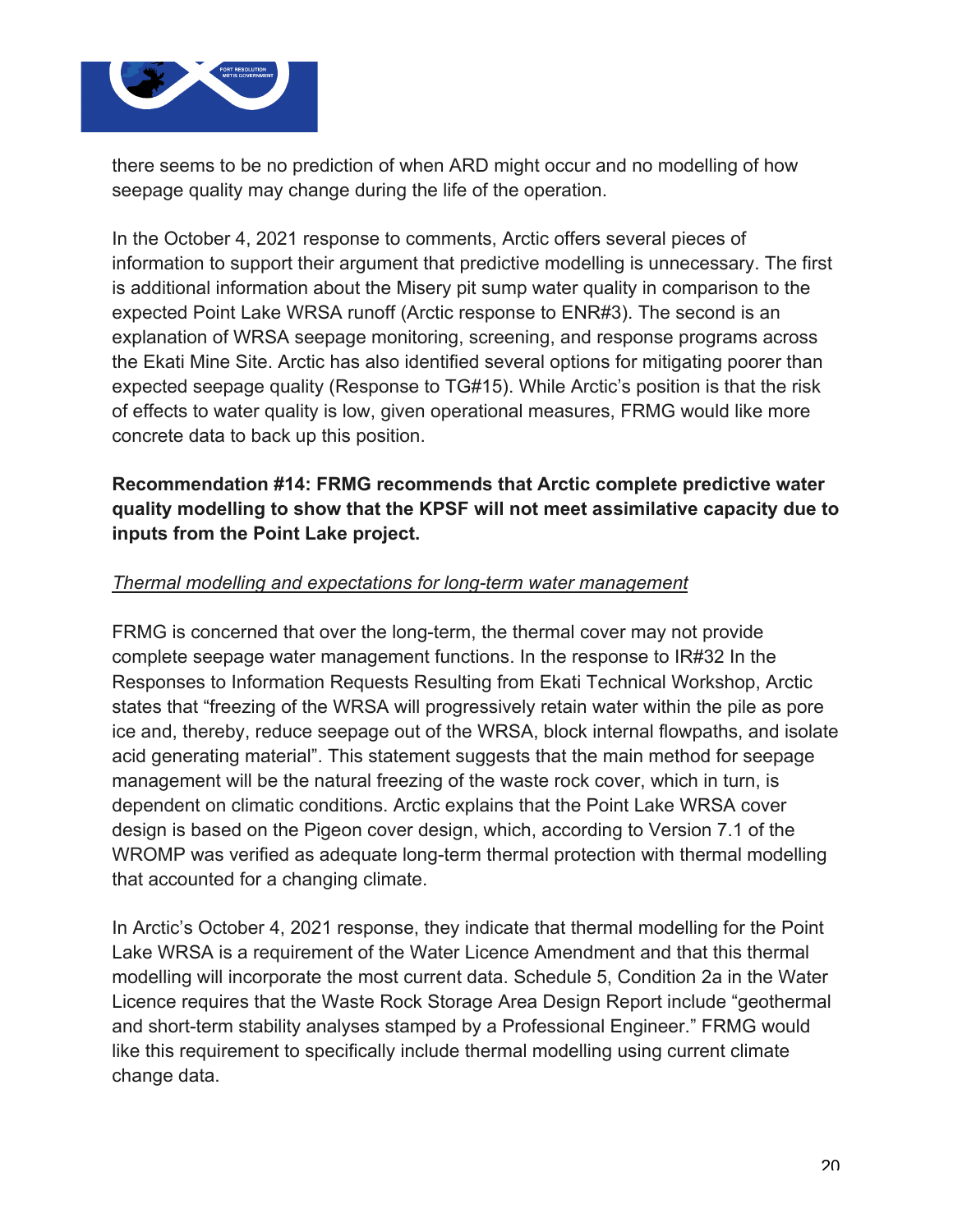

**Recommendation #15: FRMG recommends that the Water Licence amendment require Arctic to complete thermal modelling of the Point Lake WRSA thermal cover based on best available climate change data to date. In the Waste Rock Storage Area Design Report, Arctic should include a predicted date of thermal cover thaw, if available, as well as a discussion regarding expected effects of thermal cover thaw on local water sources, should the modelling prove inaccurate.**

## Engagement

#### *FRMG Engagement with Arctic Going Forward*

FRMG members have practiced their way of life in the Project area for over a 100 years, despite constraints imposed from past resource extraction activities in the area, including Ekati mining projects. For several years, FRMG has lived with the adverse effects of the Ekati Mine, without adequate access to any of the benefits or adequate compensation for the losses endured by our members. A contributing factor is that FRMG does not have any existing Impact Benefit or relationship agreements associated with the Ekati Diamond Mine and therefore does not have any firm commitment from Arctic regarding opportunities to discuss impacts related to any existing or new mining activities, or appropriate mitigation or accommodation measures. FRMG has also not yet had the opportunity to collaborate with Arctic on an appropriate engagement protocol.

FRMG is seeking a commitment from Arctic to meaningful engagement on the Project in order to reduce the risk of environmental effects and associated impacts to FRMG rights and interests, as well as access to benefits. FRMG would like to note its appreciation of the improvements in Arctic's communication regarding the Point Lake Project and is looking forward to continued improvements. FRMG also appreciate Arctic's statement that:

*"Arctic's goal going forward is to strengthen relationships with local Indigenous groups through ongoing community engagement that respect values, beliefs, knowledge and experiences, and that builds on the success of the community environmental engagement programs"* (Ekati Diamond Mine Proposed Development of the Point Lake Project: Project Description, p. 69).

As such, FRMG is seeking assurance that Arctic will meaningfully engage with them throughout the lifetime of the proposed project, in a manner and to a degree that meets FRMG's expectations. Also, we would like to assert that only FRMG can directly support and speak for our members' interests and needs. FRMG takes this obligation seriously and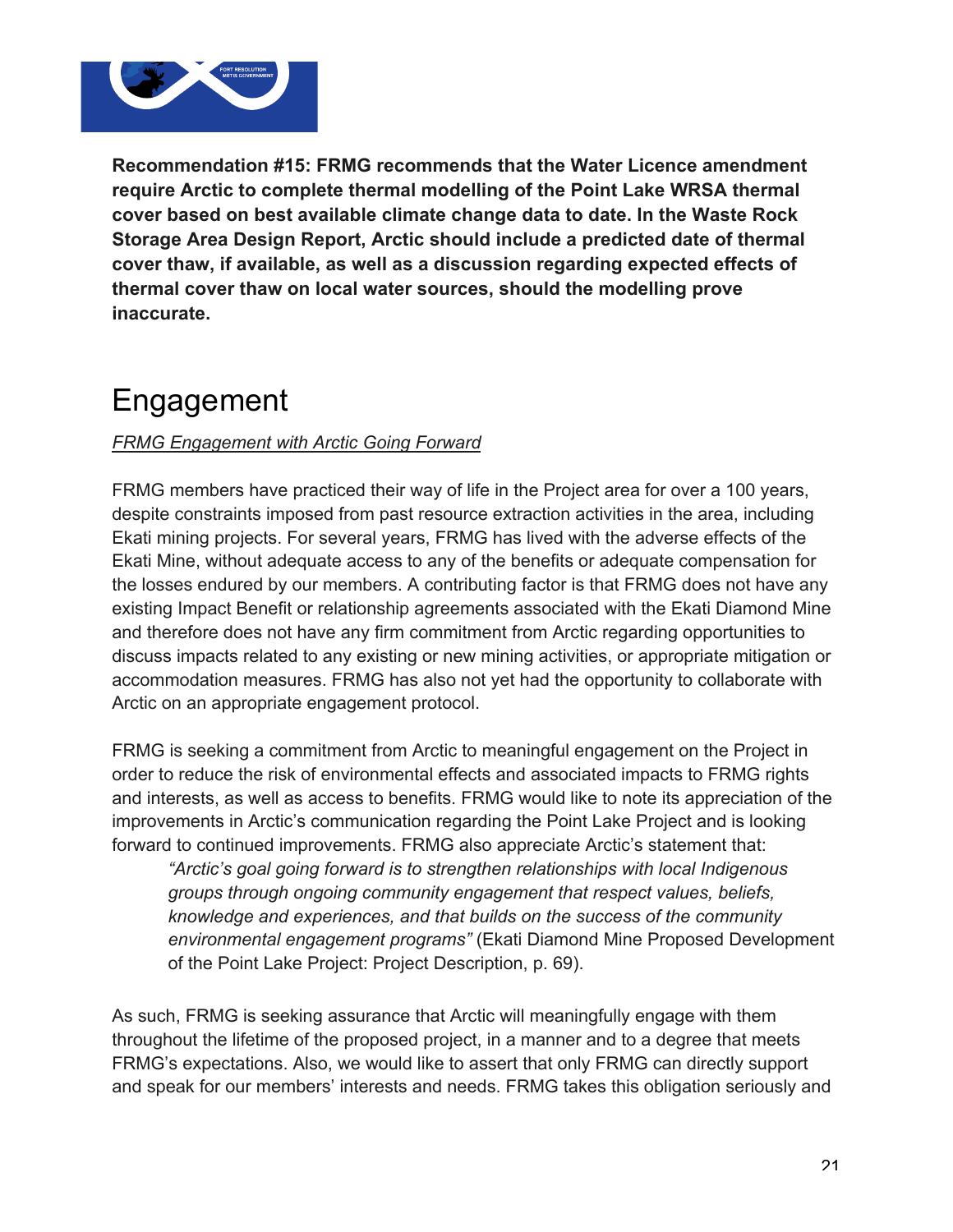

therefore projects within FRMG's territory require full direct engagement and accommodation of FRMG members' constitutionally protected rights.

**Recommendation #16: FRMG recommends that Arctic commits to supporting FRMG co-development of an engagement protocol.**

**Recommendation #17: FRMG recommends that Arctic commit to negotiation of an impact benefit agreement with FRMG in good faith.**

#### *FRMG Participation in Project Monitoring*

Engagement means more than mere notification, FRMG expects to be directly engaged on all licenses and permit activities, from Project Planning to mine Closure and this includes project monitoring related to the Point Lake Project. Part of this engagement requires free access to FRMG for independent inspections of drawdown, dewatering, and discharge.

**Recommendation #18: FRMG recommends that Arctic commit to involving FRMG in all monitoring programs associated with Point Lake Project. FRMG should be provided capacity support and involved in monitoring related activities, including the development of monitoring programs, methods development, sampling, data analysis and interpretation, and GIS analysis, as well as provided all monitoring data and reports for review and comment.**

### **Conclusions**

The MVLWB must recognize that FRMG member culture and way of life are closely connected to the health of the land. Any additive impacts to the land, water, and wildlife from the proposed Amendment will in-turn impact FRMG members' S. 35 Aboriginal rights. FRMG recognizes that the size and scale of the Project is less than that proposed for the Jay Project, however, given the extent of cumulative effects caused by the Diamond Industry any change, no matter how small, will impact FRMG. It is FRMG's position that sufficient protections need to be in place to monitor and prevent impacts to water and wildlife in the vicinity of the mine. We consider the Point Lake Project to include a number of uncertainties - data is either not yet available or has been made available without sufficient time for review. The Point Lake area is important to FRMG members and integral to the practice of members' rights. Due to existing cumulative effects, FRMG is concerned that the Point Lake Project will impose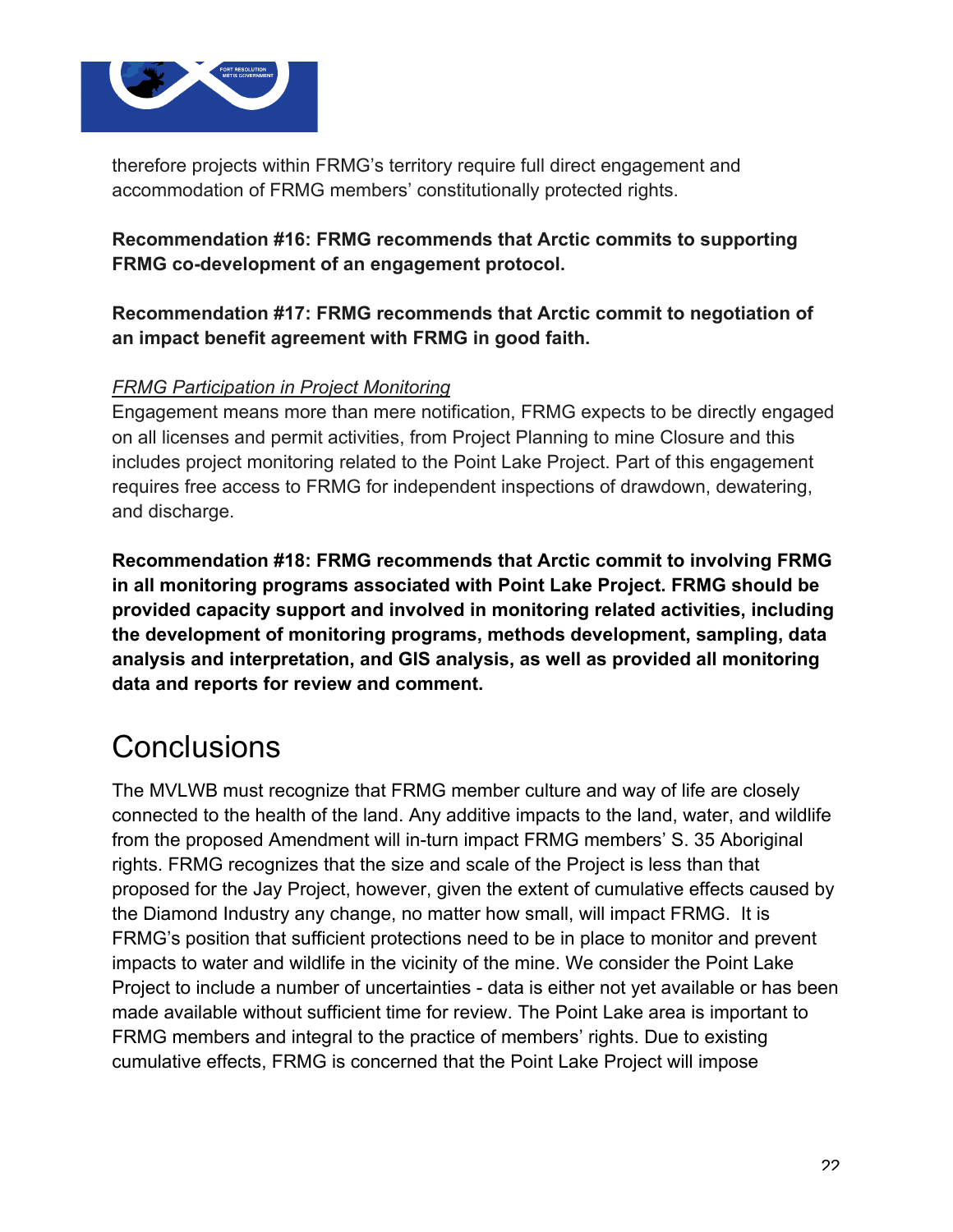

significant impacts on our members' way of life; therefore, we request that the Point Lake Project undergo a full environmental assessment

FRMG makes the following recommendations:

**FRMG Recommendation #1: FRMG recommends that Arctic complete the review and on-site assessment of planned activities by recognized traditional- and cultural knowledge holders of affected Indigenous groups, including FRMG, prior to the finalization of the design plans and start of construction activities. As part of this Arctic to commit to supporting the completion of an updated FRMG Traditional Knowledge Study either directly or through existing funding programs.**

**FRMG Recommendation #2: FRMG recommends that Arctic commit to using and incorporating any Traditional Knowledge provided by FRMG or other Indigenous groups in the assessment of its plans in an appropriate context and in keeping with the intent and terms of its Traditional Knowledge Management Framework and any established Traditional Knowledge Protocols of participating Indigenous Groups.**

**FRMG Recommendation #3: FRMG recommends the Jay REA measures designed to mitigate impacts associated with cumulative effects be made part of the conditions for any approved permits in the project area, including those associated with the project under review.**

**FRMG Recommendation #4: FRMG recommends the Jay REA measures designed to mitigate impacts associated with cumulative effects to cultural well-being be made part of the conditions for any approved permits in the project area, including those associated with the project under review.**

**Alternatively, Arctic and the GNWT must demonstrate that baseline conditions to these valued components have improved since the Jay REA was released prior to any project-related activities occurring.**

**FRMG Recommendation #5: FRMG recommends the Jay REA measures designed to mitigate impacts associated with cumulative effects to community and cultural well-being be made part of the conditions for any approved permits in the project area, including those associated with the project under review.**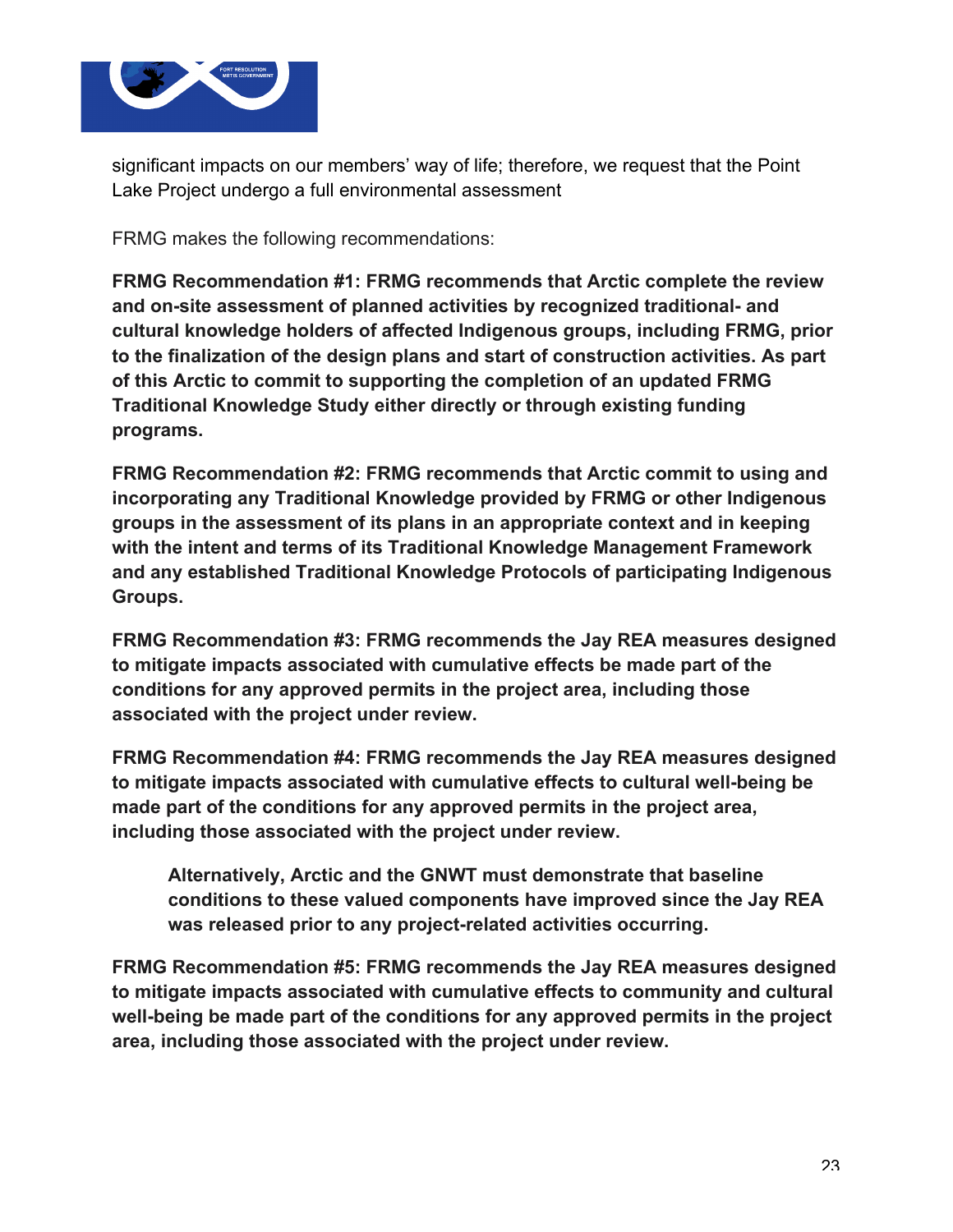

**FRMG Recommendation #6: FRMG recommends Arctic's commitment to carry forward the Jay Measures it has identified to the MVEIRB in its IR-response become a part of the conditions for any approved permits associated with any approved permits associated with the project under review.**

**FRMG Recommendation #7: FRMG recommends that the GNWT commits to carry forward the Jay REA measures designed to mitigate impacts associated with cumulative effects to community well-being, including the reporting of those efforts and commit to working with FRMG to improve FRMG engagement and participation in the implementation of Jay REA measures.**

**FRMG Recommendation #8: FRMG recommends that Arctic commits to the conditions of the adaptive management measure Jay 13-1 when undertaking adaptive management actions of mitigation measures or of identified impacts associated with caribou, cultural or community well-being.**

**FRMG Recommendation #9: FRMG recommends that an adaptively modified version of the WEMP based on further public review be developed for Point Lake operations as a condition of the project to proceed.** 

**FRMG Recommendation #10: FRMG recommends that Arctic complete a fully informed assessment of the potential downstream effects to Conner Lake, Alexia Lake, and their outflows associated with the dewatering and rewatering Point Lake, including anticipated hydrological changes and potential impacts to fish and fish habitat. FRMG should have an opportunity to review and comment on this assessment, including the adequacy of baseline data collection, measures of "success", and the development of appropriate thresholds.** 

**FRMG Recommendation #11: FRMG recommends that Arctic be required to collaborate with Indigenous governments to develop the Fisheries Offsetting Plan to ensure that habitat offsets are adequate in terms of kind, proximity, condition, and quantity from the perspective of Indigenous people. Arctic should also be required to collaborate with Indigenous governments in the development and implementation of the Fish-Out Plan.** 

**FRMG Recommendation #12: FRMG recommends that the Aquatic Effects Monitoring Program be amended to include effects to the Point Lake watershed downstream of Point Lake. Monitoring should include water quantity and quality as well as effects to fish populations in Conner Lake, Alexia Lake, and their outflows.**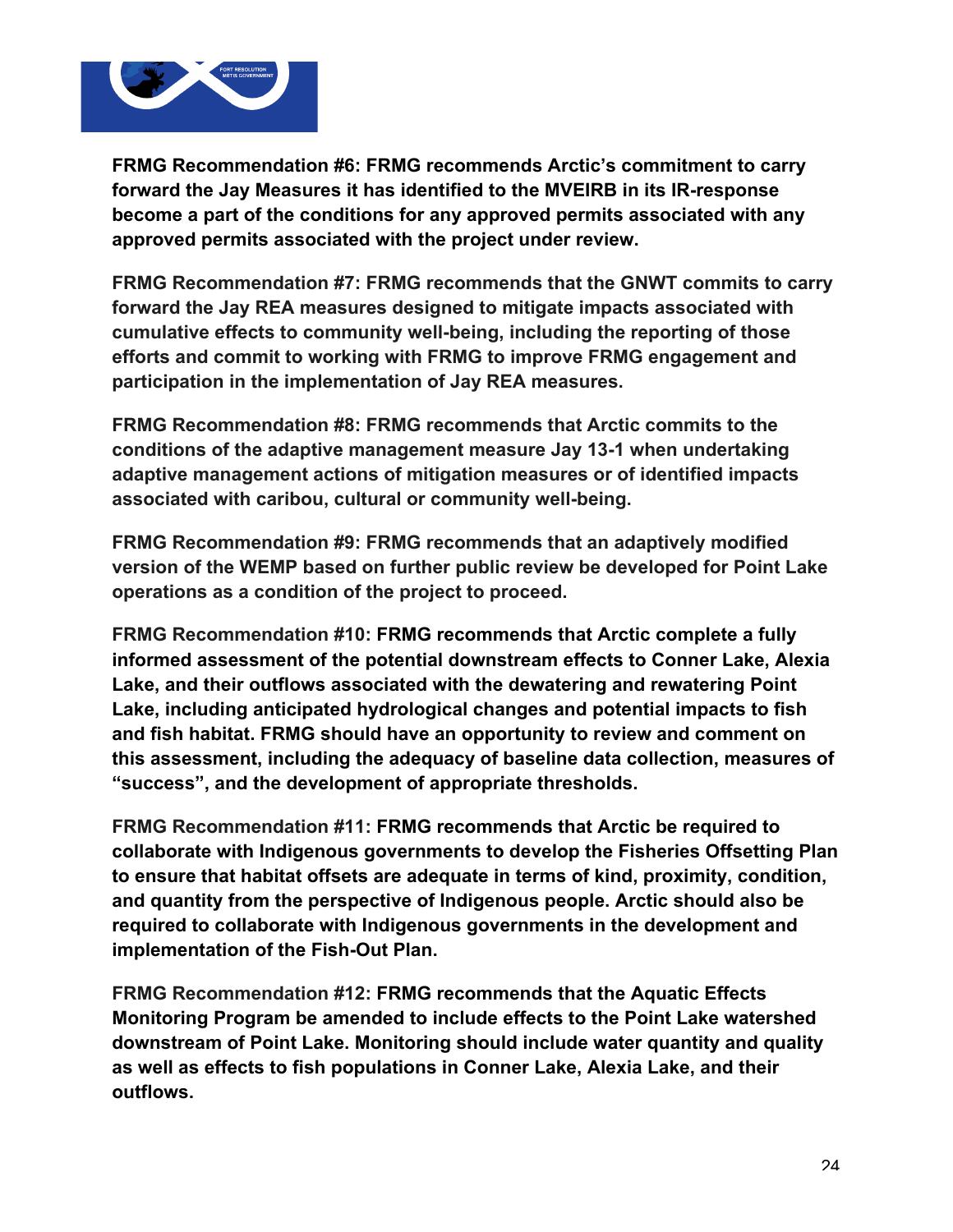

**FRMG Recommendation #13: FRMG recommends that the Aquatic Effects Monitoring Program for Point Lake be amended to include thresholds and triggers developed in collaboration with FRMG. FRMG should have a role in reviewing monitoring results as well as decision-making under any adaptive management frameworks.** 

**Recommendation #14: FRMG recommends that Arctic complete predictive water quality modelling to show that the KPSF will not meet assimilative capacity due to inputs from the Point Lake project.**

**Recommendation #15: FRMG recommends that the Water Licence amendment require Arctic to complete thermal modelling of the Point Lake WRSA thermal cover based on best available climate change data to date. In the Waste Rock Storage Area Design Report, Arctic should include a predicted date of thermal cover thaw, if available, as well as a discussion regarding expected effects of thermal cover thaw on local water sources, should the modelling prove inaccurate.**

**Recommendation #16: FRMG recommends that Arctic commits to supporting FRMG co-development of an engagement protocol.**

**Recommendation #17: FRMG recommends that Arctic commit to negotiation of an impact benefit agreement with FRMG in good faith.**

**Recommendation #18: FRMG recommends that Arctic commit to involving FRMG in all monitoring programs associated with Point Lake Project. FRMG should be provided capacity support and involved in monitoring related activities, including the development of monitoring programs, methods development, sampling, data analysis and interpretation, and GIS analysis, as well as provided all monitoring data and reports for review and comment.**